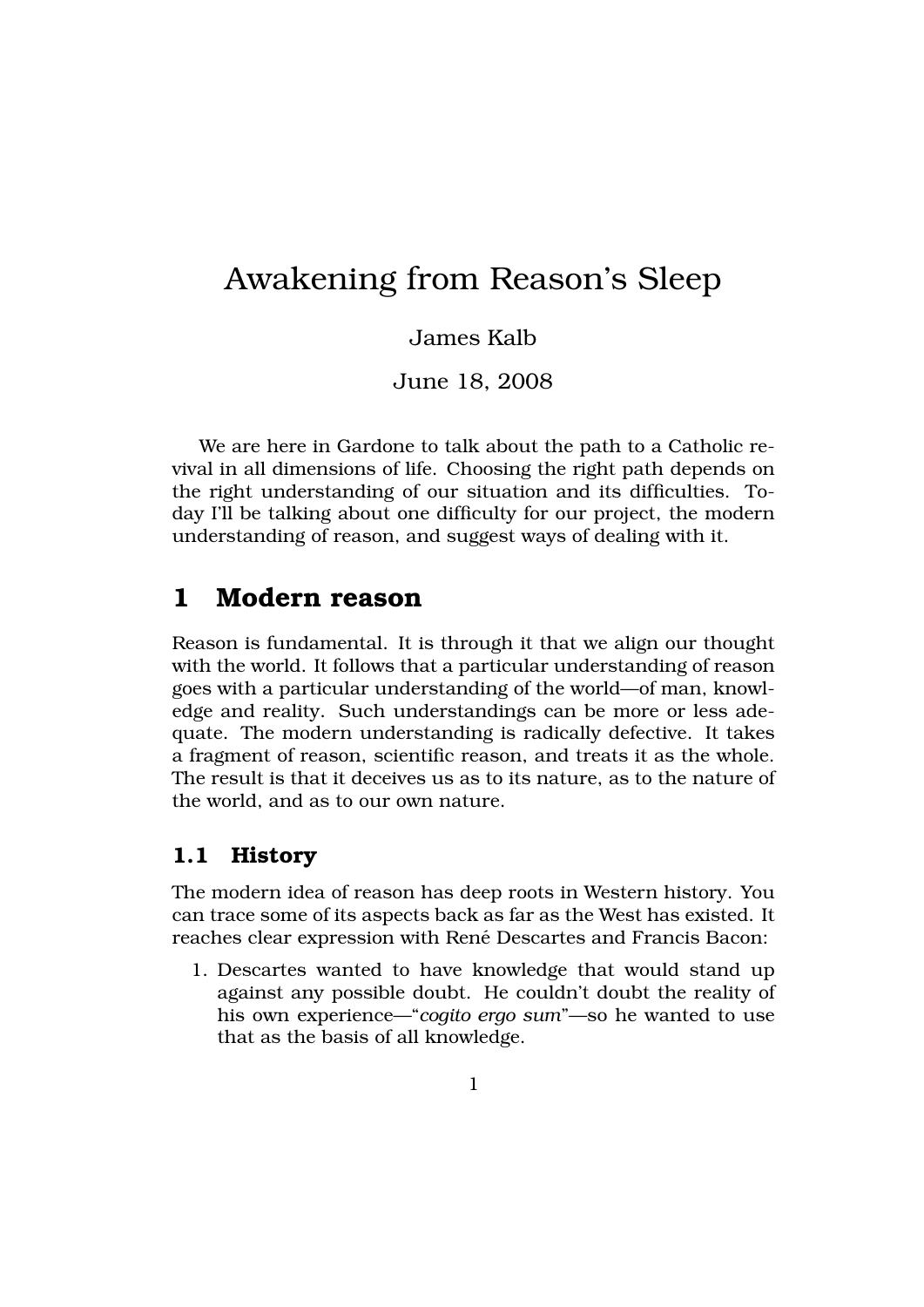2. Bacon was practically-minded. He wanted to reconstruct knowledge on experimental principles for "the relief of man's estate." He was the one who said "knowledge is power."

If you combine the two views, you get the view that we should be as skeptical as possible. We should take nothing on faith but base knowledge and our whole way of acting as much as possible on our own experience. And you get the view that the purpose of knowledge is practical. It has to do with getting what we want.

You can trace what's happened to knowledge in the history of the word "speculation":

- 1. c.1374, "contemplation, consideration," from O.Fr. speculation, from L.L. speculatio "contemplation, observation," from L. speculatus, pp. of speculari "observe," from specere "to look at, view."
- 2. Disparaging sense of "mere conjecture" is recorded from 1575.
- 3. Meaning "buying and selling in search of profit from rise and fall of market value" is recorded from 1774.

[From the Online Etymology Dictionary]

So "speculation"—taking a position not based on knowledge as power—has gone from man's noblest faculty, speculative reason or contemplation, to making stuff up, to trying to get money without knowing what you're doing.

### **1.2 Basic Principles**

Such views have led to the view that modern natural science is the only knowledge worthy of the name. The latter view can be called scientism or scientific fundamentalism.

Scientism limits knowledge to a very few things:

- 1. Disinterested observation that can be carried out by any properly trained observer.
- 2. Measurement.
- 3. Formal logic, including mathematics.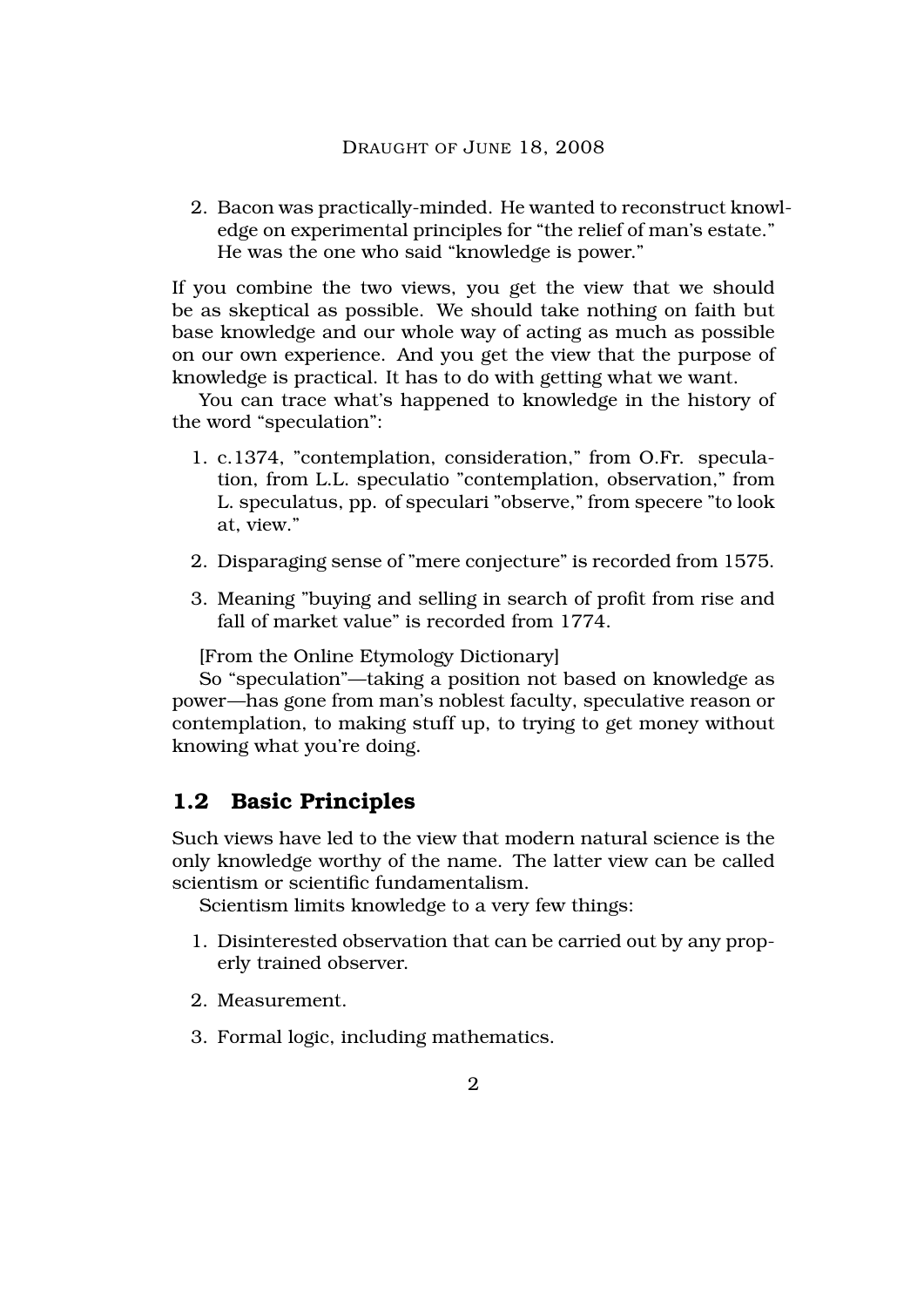- 4. Induction. What happened in the past will happen in the future. Knowledge is therefore prediction: knowledge of how events depend on other events, especially other events we can control. That's the meaning of the experimental method.
- 5. Any additional beliefs are subject to Occam's Razor, otherwise known as the rule of parsimony. Occam's Razor says you make the minimum addition to what the other 4 points give you that lets you deal with whatever is at hand.

Occam's Razor is important. When someone tells you "that's just your opinion" or "you're just trying to force your values on other people" it's an appeal to Occam's Razor. The idea is that there's already a system of knowledge—modern natural science—that works and everybody can agree on, and you're appealing to something outside the system and so trying to bring in something unnecessary and unfounded, and therefore irrational.

# **1.3 Strengths**

The principles of scientific thought are designed to deal with objects moving in space and it seems they should be limited to that. Nonetheless, they have qualities that make people want to extend their use as widely as possible:

- 1. They've been extremely successful in dealing with many important issues.
- 2. They have great intellectual appeal. They can be very fruitful when applied with discipline, attentiveness and ingenuity. So they call forth high-quality intellectual effort.
- 3. They're intolerant of other forms of thought: they demand proof, and they attack from a position of practical strength, because they do some important things very well.

# **1.4 Scope**

On the scientistic view, we can know only the things that modern natural science knows: things that can be observed and measured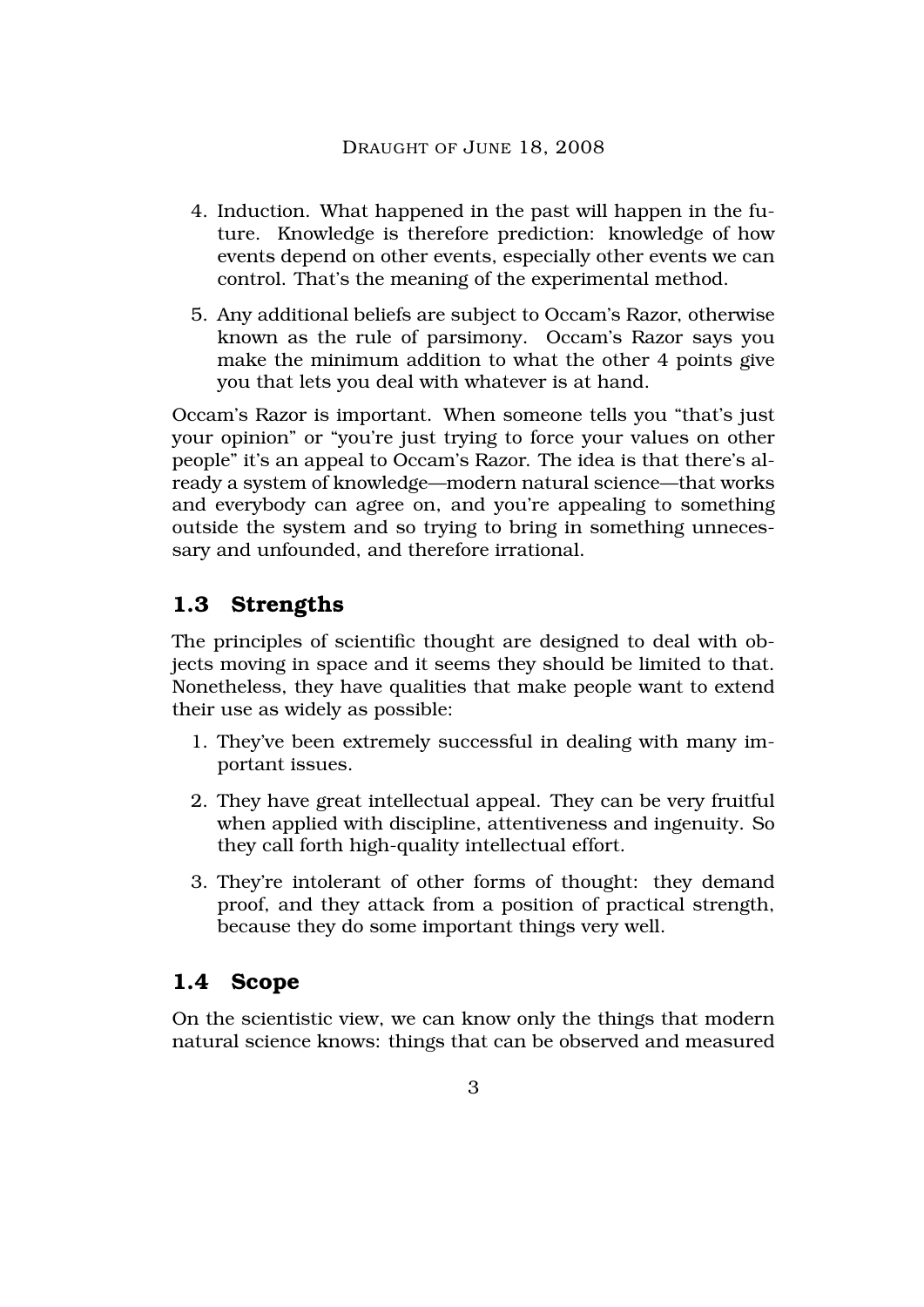by any trained observer who follows the appropriate procedures, and things that are connected to observations by a theory that makes predictions and so can be tested, and is as simple, mathematical, and consistent with other accepted theories as possible. Since those are the only things we know, those are the only things we can treat as real.

Anything beyond that is not knowledge at all. It's opinion or feeling or taste or prejudice. In particular:

- 1. Knowledge of the good and beautiful is not knowledge. It follows that those things are not real, at least not as we think of them. They are only preferences.
- 2. Contemplation is not knowledge. Knowledge is experimental and oriented toward control, while contemplation does not affect what it contemplates. It can only be a psychological technique. So religion becomes social control or psychological therapy.

# **1.5 Consequences**

It's worth noting the general characteristics of the world scientism presents to us:

- 1. Scientific method makes what we can bring about and what we know to be true very closely related. Since knowledge has to do with getting what we want, rationality means dealing with the world technologically.
- 2. Technology abolishes history and particular connections. A computer works the same in all settings—it doesn't care what you program it to do—and it can interact with equal facility with any other computer anywhere.
- 3. A technological world therefore exists in a sort of eternal now without past, place, context, or future, in which everything becomes a neutral resource for the achievement of the projects of whoever is in control.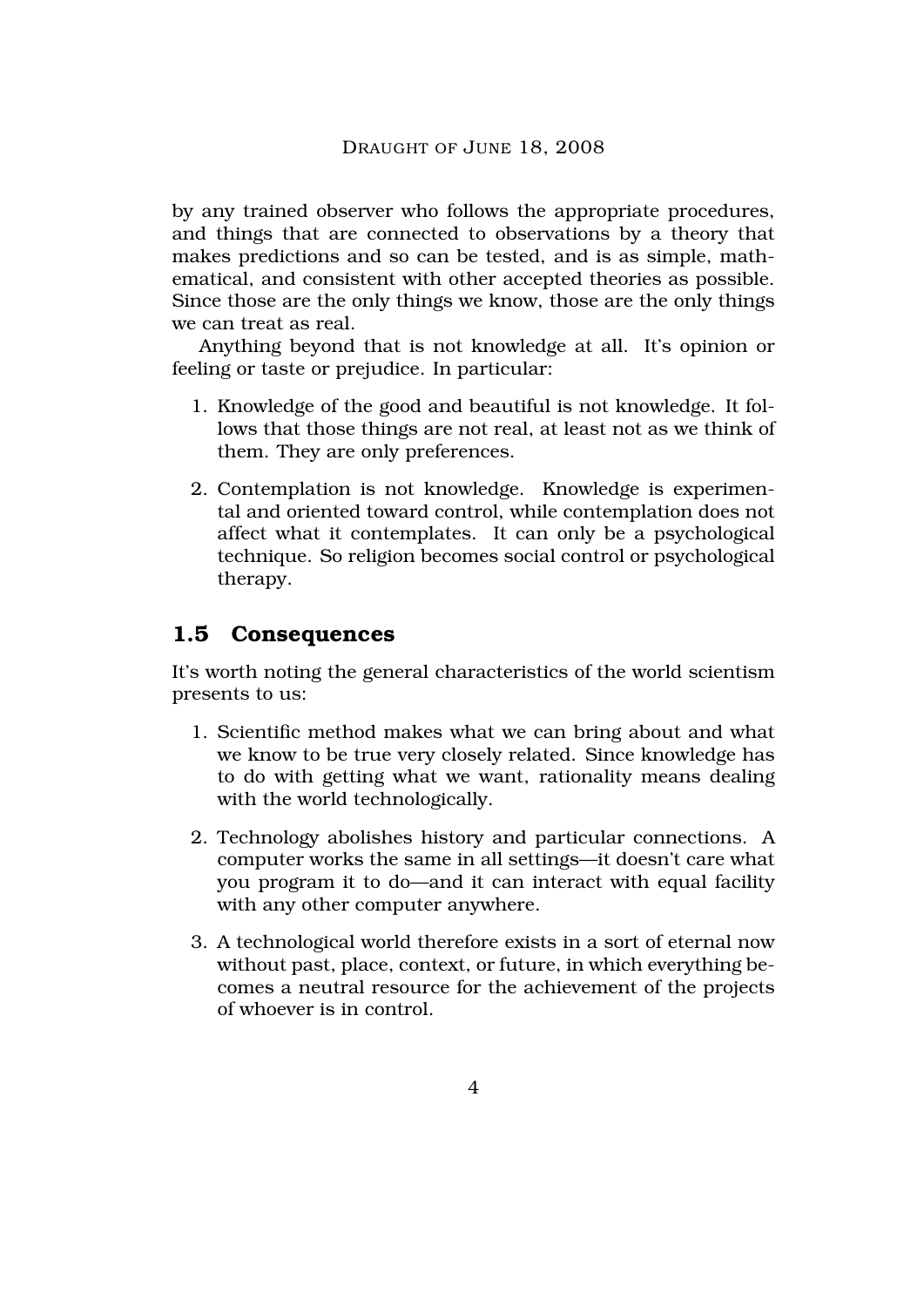- 4. At the level of politics, technology doesn't recognize Being, just Power. Its only concern is our ability to get what we want, which it defines as freedom and the good. The "Public Good," and the "Empire of Liberty" become the Will of the Powerful and, as Chris Ferrara has said, the Empire of Nothingness.
- 5. On the level of fantasy, which technological society encourages because it's boring and treats human goals as utterly arbitrary, it brings us what now passes as literary and artistic culture: willfulness, ideology, joyless hedonism, mindless rebellion.
- 6. At the level of physical design, a technocratic world is marked (if that is the word) by placelessness, sprawl, and mono-functionally zoned urban areas emblematic of values-free material production. Similar kinds of organization prevail in other aspects of life.

### **1.6 A note on postmodernism**

I've said that scientism reigns supreme. You hear sometimes that that's old hat, that the Cartesian outlook has been superseded, that we're in an open-ended postmodern age, and so on.

Don't believe it. Social constructivism, cultural relativism and multiculturalism don't answer questions. When decisions have to be made, you have to have some way of making them. The effect of such views is to put an even greater premium on claims to disinterested objective expertise, because that's the only thing that can negotiate the differing and equally valid views of various cultures. In fact, pomo views make it harder to contest claims of scientific expertise since they debunk nonexpert knowledge so totally.

As an operational matter, the slogans you hear—diversity, tolerance, multiculturalism—all mean the same thing:

What you think is on a level with what a witch doctor or flat earther thinks. It has no special connection to reality, so you'll just screw up if you try to decide anything on your own. So shut up, be a good boy, and do what the experts tell you to do.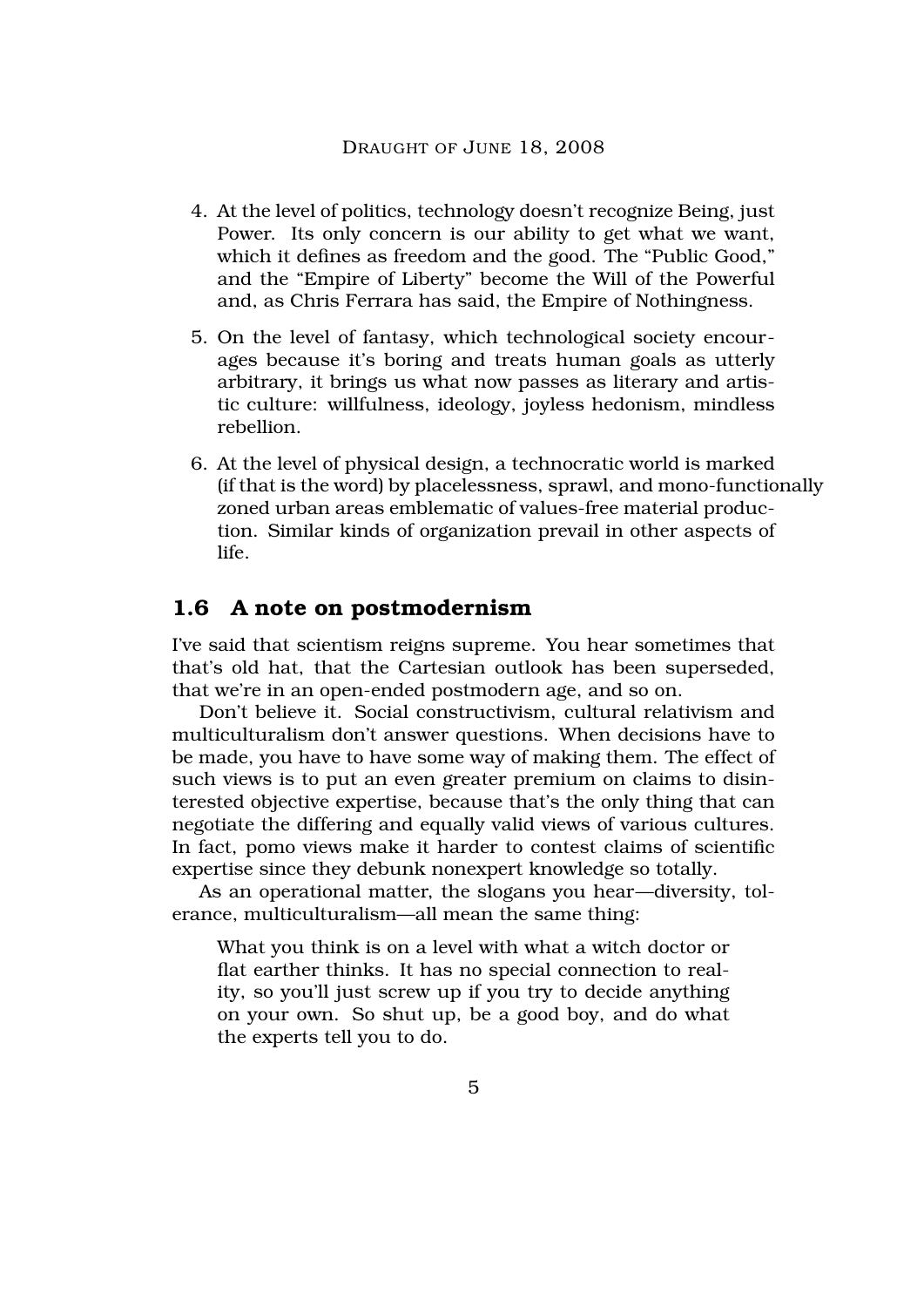# **2 Liberalism**

Since scientism applies to everything, it applies to morality and politics.

Human beings are, among other things, objects in space. It follows that you can apply the methods of the modern natural sciences to them. Since you can do that, Occam's Razor says you should do that—exclusively. You should try to rely, not just in physiology and physical anthropology but even in politics, morality and social relations generally, on something as close to scientific reasoning as possible. It's irrational to do otherwise.

# **2.1 General nature**

When you take the scientific and technological outlook and apply it to social issues, you get the present-day understanding of politics and morality. Liberalism (using the term in the American sense) is generally held to be the progressive and enlightened view, so it's evidently the view that best represents the underlying tendencies of thought today. Other forms of modernity, like communism, have turned out not to work and have mostly been abandoned. We should therefore expect liberalism to represent scientific and technological thinking.

# **2.2 Knee-jerk objections**

It's important to understand that liberalism has a definite logic behind it, which is the same as the current understanding of what's rational. That's why it's so enormously powerful. It's thought to be equivalent to reason itself.

In traditionalist circles discussions of liberalism are usually dismissive. Liberals are crazy, they're stupid, there's something wrong with them or whatever. Dismissive theories have some truth in them, but they obviously aren't the whole truth. If liberalism is so stupid, how come it always wins? If it's so crazy, how come everyone knows what it requires? If it's so self-interested, how come people idealize it? And how did it get to be so pervasive?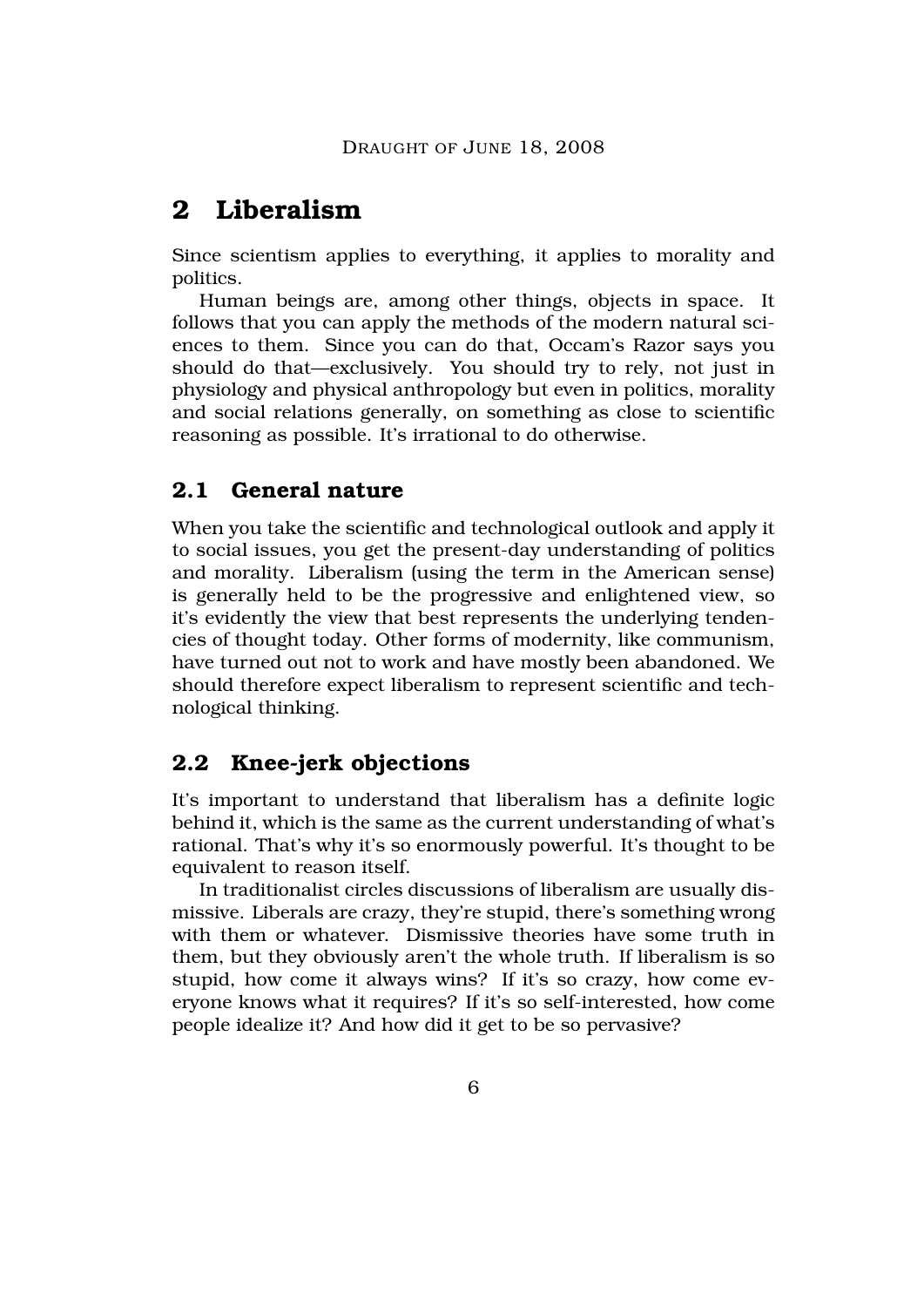Even people who officially don't believe in the basic principles of liberalism—would-be adherents of traditional religions or whoever accept them in practice. We find them in ourselves. It's very hard to avoid falling into the basic assumptions on which the people around us carry on discussions. The most basic of those assumptions is their understanding of reason, and liberalism is required by reason, as reason is now understood.

### **2.3 Principles**

If scientistic reasoning is applied to human relations, it gives us:

- 1. Freedom, understood as satisfaction of desire. Preference and aversion are universal and observable. So why not stick with them as guides, and concentrate on setting up a system that gets us what we want and gets rid of what we don't want? Why bring in other standards based on things that are harder to demonstrate, like God or the good, beautiful, and true? That would be unscientific and therefore irrational.
- 2. Equality. Since what is good is simply what is desired, and since all desires are equally desires, it follows that all goods are equally goods. To say one man's desires are less valuable than another's is simply to value him less. That's arbitrary, discriminatory, and oppressive. It's the sort of thing that leads to Auschwitz. It follows that all men and desires must be treated equally.

In effect, scientism says that there aren't any transcendent goods, there's just desire, and there aren't any essences of things that we have to accept and respect, the world is what we make of it. So the point of politics, social life and morality must be to treat the world as a pure resource and turn the social order into a kind of machine for giving people whatever they happen to want.

That ideal is the same as the present-day liberal ideal. It follows that liberalism can be demonstrated to be correct given the present understanding of reason. That feature gives liberalism an insuperable advantage in political and moral discussion. If you re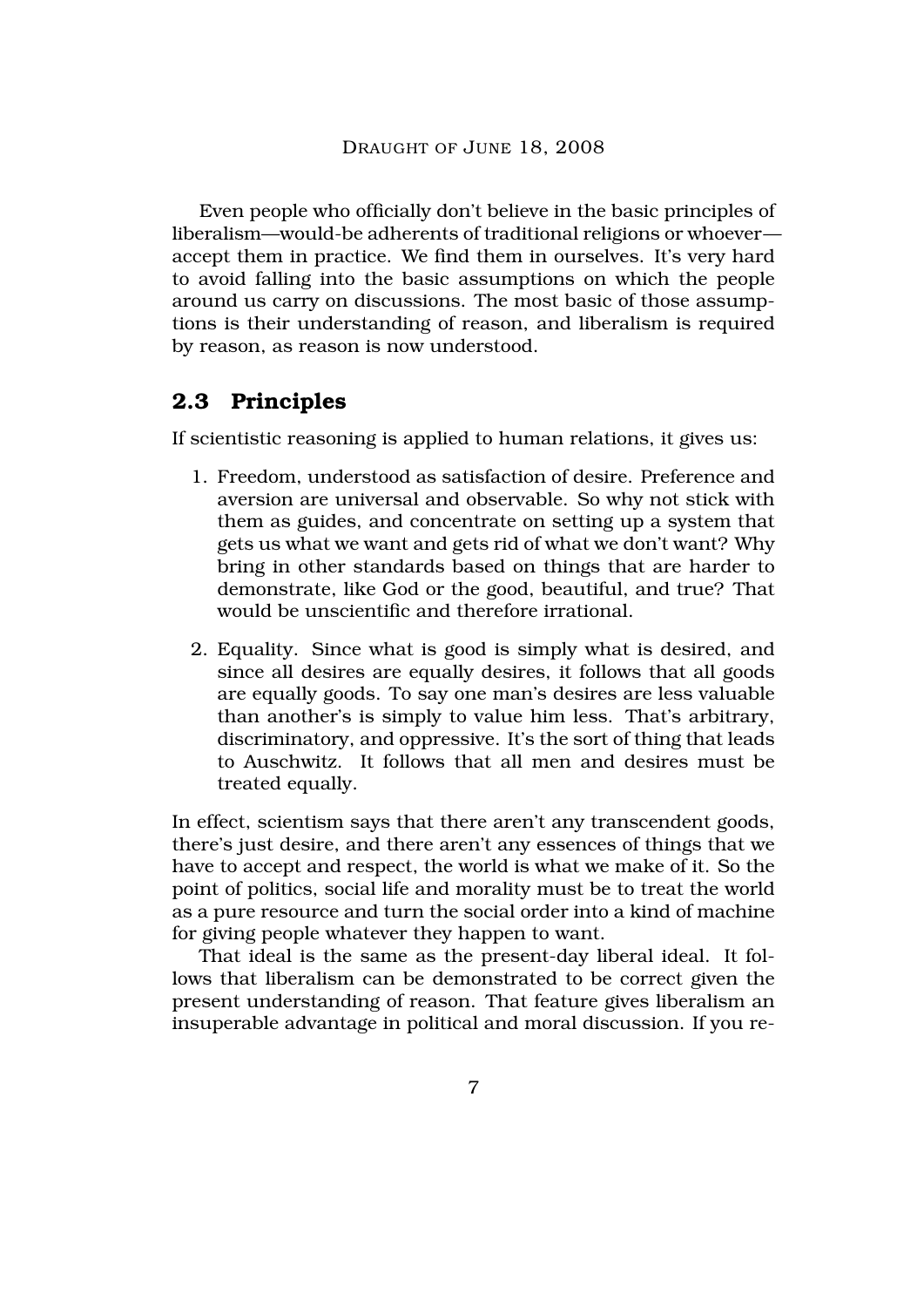ject it you're being irrational. Even liberals who accept liberalism for other reasons can use that feature to silence opposition.

# **2.4 Specific features**

The specific features of the liberal system follow from its basic nature. These include:

- 1. Universality. Reason is universal. Whatever it demands applies always and everywhere. Since liberalism follows from reason, the same is true of liberalism.
- 2. Absolute power. A system based simply on reason is the only possible legitimate system. Dissidents are not properly part of the political discussion and can be ignored or suppressed. Also, a universal system is not answerable to anybody because there is no other universal authority to which it could answer. It can therefore do the things those in control believe reason commands without interference.
- 3. The insistence on practical abolition of all institutions and standards at odds with the clarity, unity, universality, and efficiency of the system. That's what "inclusiveness," "tolerance," "culture war" and "life" issues are all about.
	- (a) For a rational technological system to exist, everything has to be transparent and manageable from the point of view of those on top.
	- (b) Traditional and local institutions—family, religion, nation, and non-liberal conceptions of personal integrity and dignity are
		- i. Opaque and resistant to outside control. They're recalcitrant.
		- ii. Not oriented toward maximum equal satisfaction of individual preference. They're oppressive.
		- iii. Not based on expert knowledge. They're ignorant and prejudiced.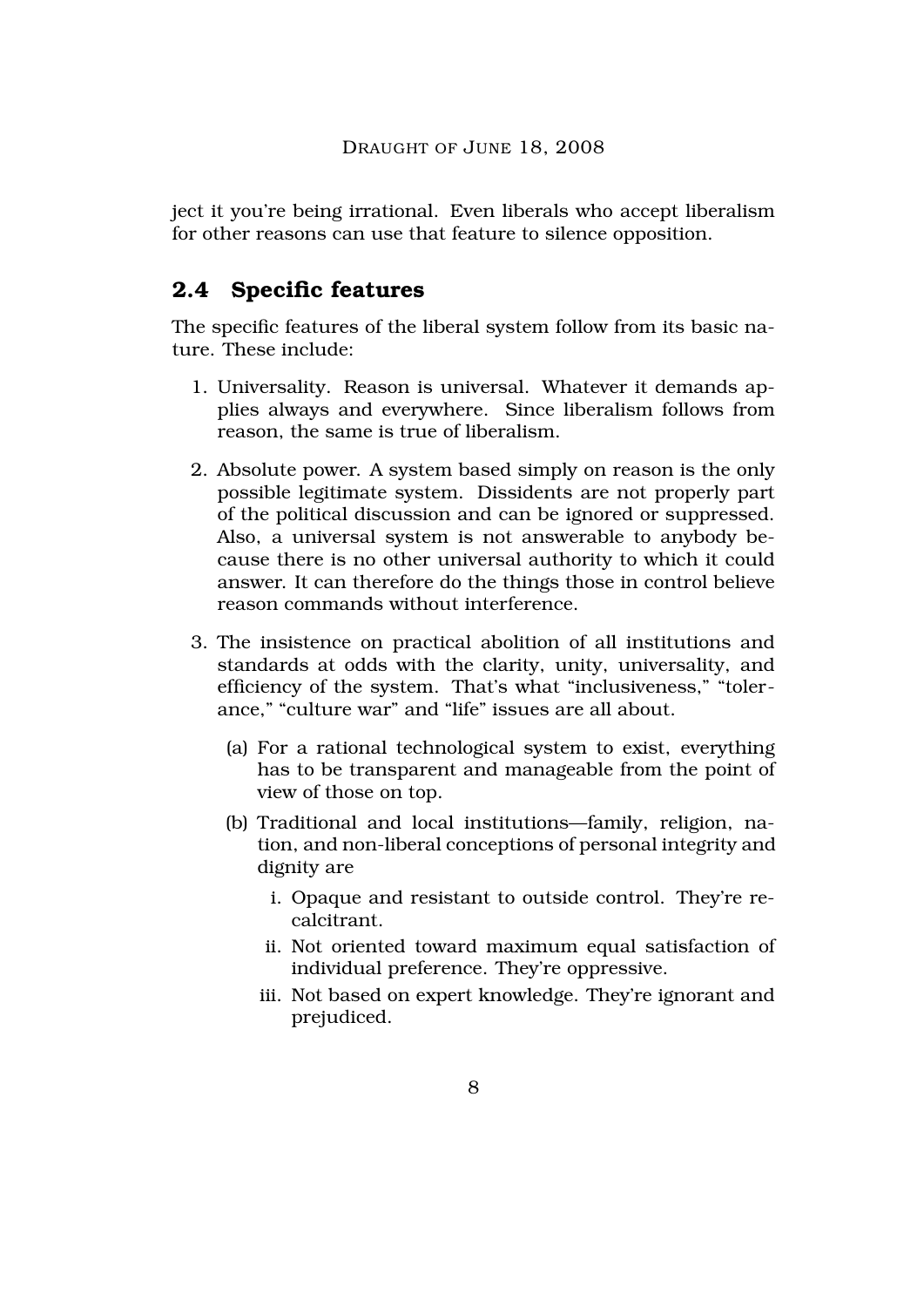iv. Based on distinctions and authorities that aren't required by liberal market and bureaucratic institutions. The family, for example, is based on distinctions of sex, age, and blood. It follows that such institutions are hateful and oppressive.

So nonliberal institutions have no right to exist. Their very existence makes a just and efficient social order impossible. If you can't get rid of them altogether then at least you can turn them into optional private tastes and consumer goods that are not allowed to affect social relations. You therefore have to privatize sex, family, religion, and personal morality.

### **2.5 Unquestionable authority**

All these conclusions are thought to be a direct and obvious consequence of reason as such. What part of maximum equal satisfaction are you going to reject? If you oppose them

- 1. You're ignorant, confused, and irrational, since what you're for is against reason and not based on knowledge.
- 2. You're trying to get what you want at the expense of what other people want. You're greedy.
- 3. Since you want to stick other people with what you want them to have instead of what they want, you're willful and oppressive. You're a bigot and a hater.

Liberals say they believe in reason. On their understanding of reason, which is the official public understanding, they're right beyond all possibility of discussion. Their opponents are not just wrong but so obviously wrong that there's something wrong not only with their arguments but with the opponents themselves.

Those are the views that are taught in the schools, presented by reputable public figures, and guide respectable statecraft. That's why here in the EU you can be fined heavily or put in jail for saying there are problems with homosexuality or Islam.

That's also why Catholic traditionalists are so suspicious of "dialogue." It's not that it's bad to discuss things with people, Jesus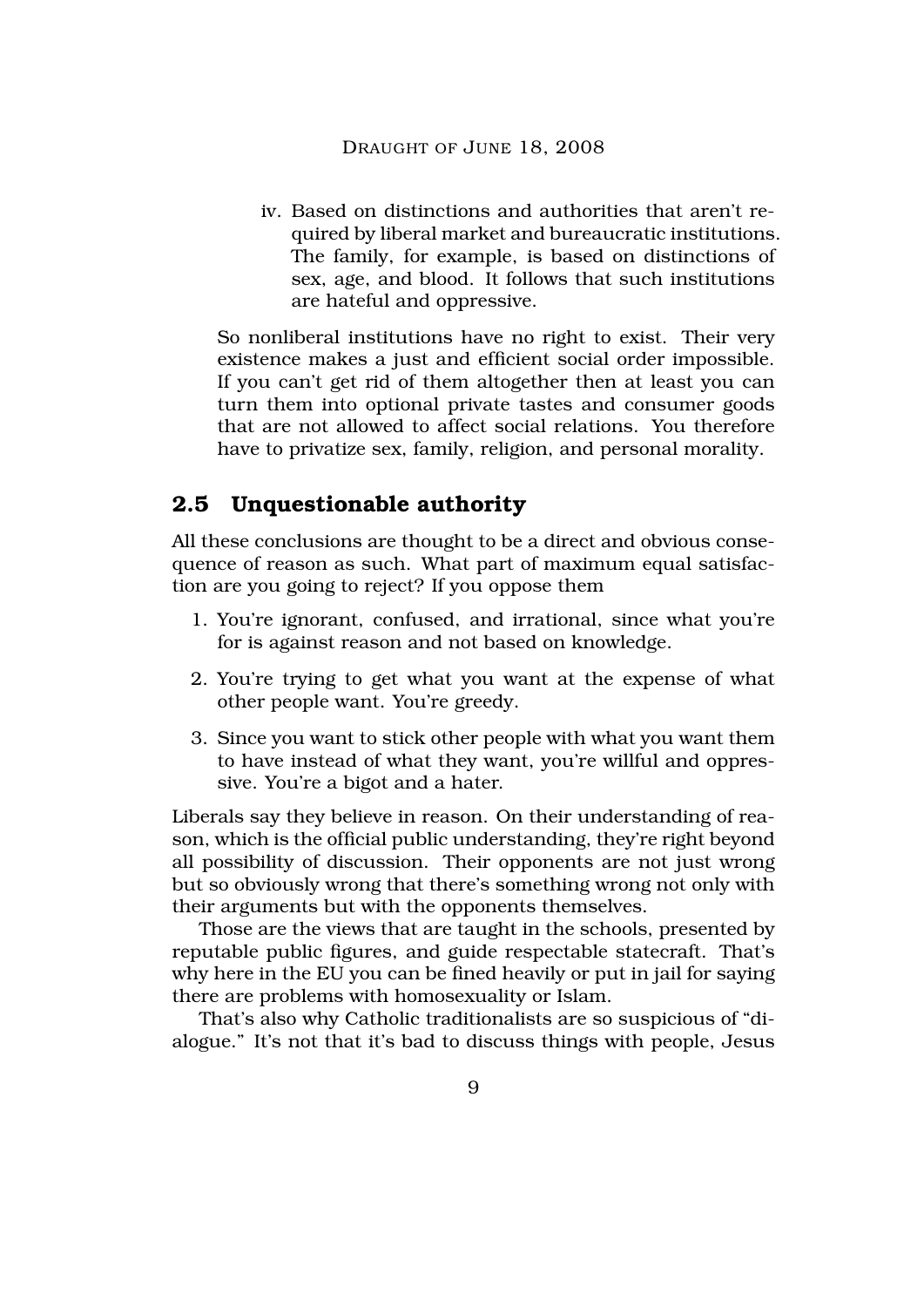and Paul and Thomas Aquinas did it all the time. It's that the rules of discussion—the accepted understandings of what's reasonable are stacked against us. They make it conceptually impossible for our points to be understood.

### **2.6 Example**

Suppose you're an official who believes all this, and you're presented with a claim by a gay rights group that they have a right to live in a society free of homophobic attitudes, and a claim by Christians that they have the right to educate their children in the principles they think best—which include what today is generally called homophobia. The two claims conflict. Who wins?

Obviously, the gay rights group. Since homophobia and Christian morality are at odds with rational autonomy, it's a no-brainer. We all have a right to freedom from oppressive social structures. Defense of that freedom is one of the basic functions of liberal government. Further, the only justification for parental involvement in the upbringing of children is its contribution to children's development toward rational autonomy. The Christian parents reject that, so they have no rights that should be recognized in the matter.

# **3 Objections in principle**

We'll never get anywhere if we're unable to discuss things with people—if we're unable to "dialogue." So what do we do?

If the accepted understanding of reason is taken for granted, we lose. So we have to understand and insistently point out the problems with that understanding.

# **3.1 Scientism**

Modern natural science is obviously incomplete as a system. It can't possibly be the whole of knowledge.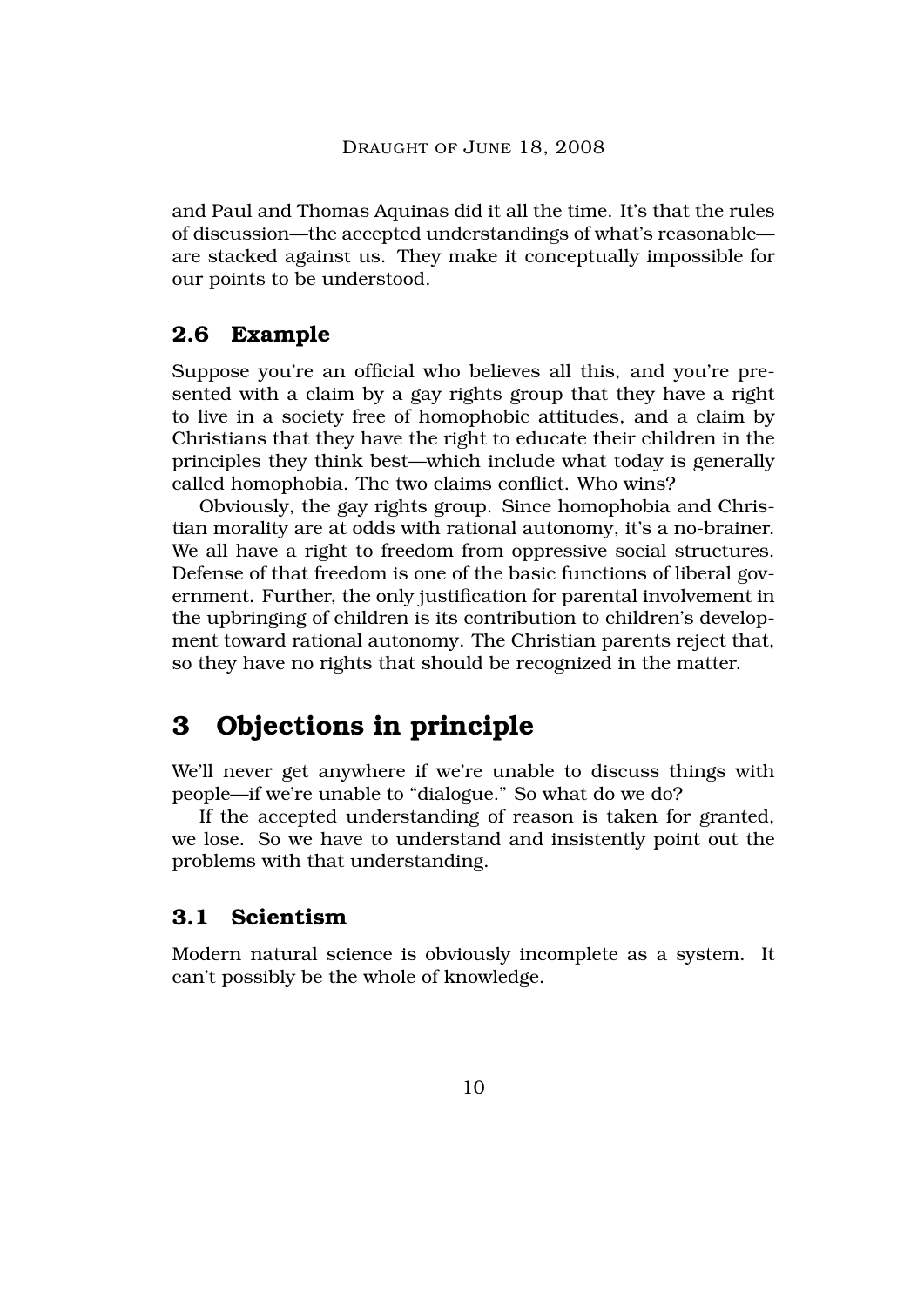#### **3.1.1 Science is dependent**

To work at all it needs things that are not science. It requires common sense and judgment. It depends on the reliability of personal evaluations of people, evidence and situations. You can't tell whether a scientific theory is true or even worth bothering with by running a chemical test on it.

Science requires

1. The assumption of a world in which science makes sense. As the Pope said at Regensburg:

> Modern scientific reason quite simply has to accept the rational structure of matter and the correspondence between our spirit and the prevailing rational structures of nature as a given, on which its methodology has to be based. Yet the question why this has to be so is a real question.

2. The assumption that we can distinguish science and scientists from their bogus versions, and that we can understand the point of what scientists are saying, when they should be taken seriously, and how their results should be interpreted and applied.

So science requires social and personal awareness—the ability to recognize and classify social networks and degrees of authority and personal reliability, and to understand the setting in which someone is speaking and his purpose in speaking.

3. The assumption that the scientific community will be able and inclined to sort through all the possibilities and pick out the most likely ones—that is, the best supported theories at least on the whole, in the long run, and to an extent that makes scientific consensus reliable as a general rule. Science requires faith in a particular community: the scientific community.

These assumptions seem mostly reasonable. The point though is not that they are false or unreasonable but that they are necessary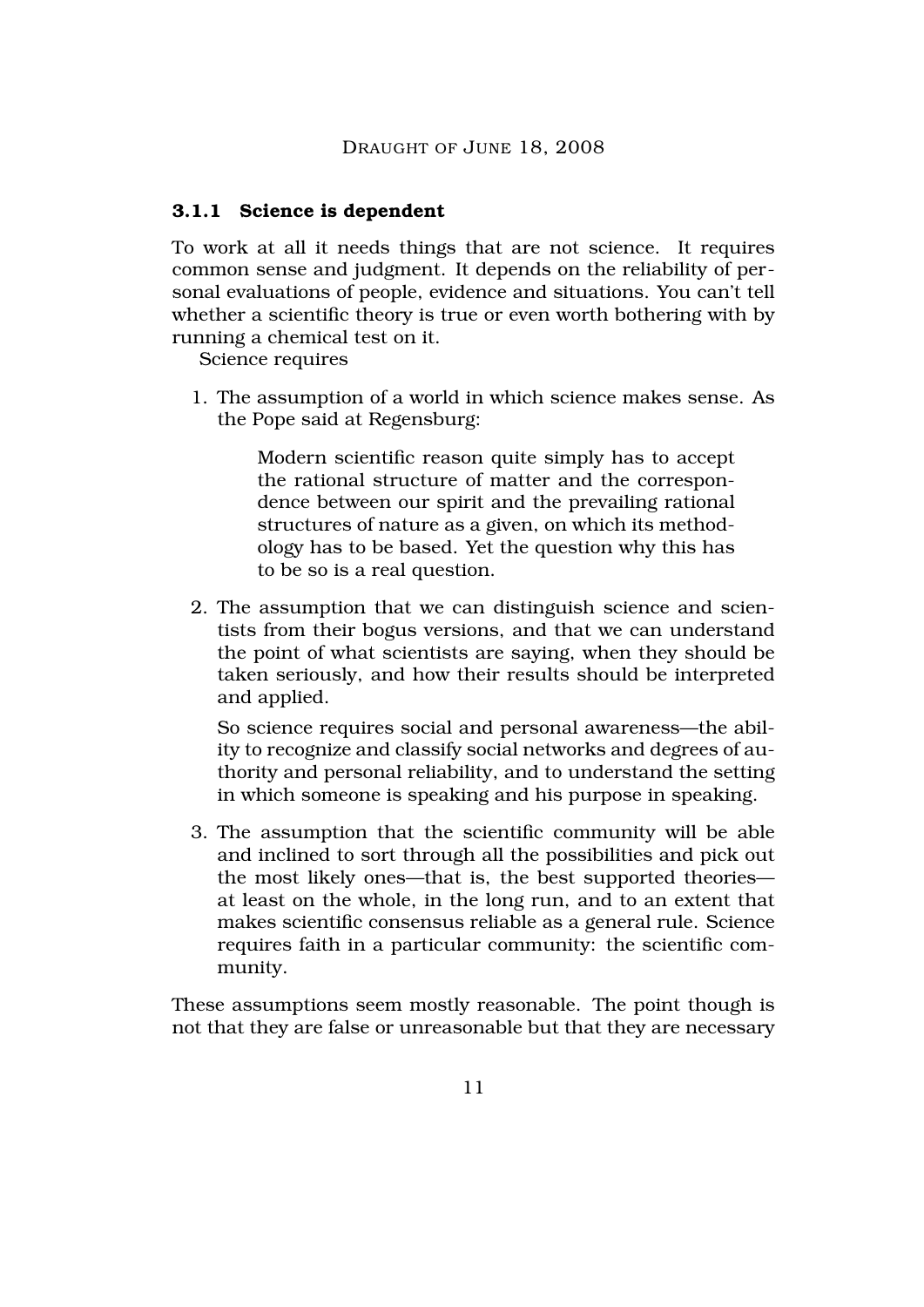to science but not part of science and not scientifically demonstrable. The claim science is the whole of our knowledge must therefore be false. Our general understanding of the world, and our knowledge of other people and our faith in them—our common sense and acceptance of our social nature—come first.

#### **3.1.2 Science is limited in scope**

Modern natural science achieves its power by limiting what it can deal with. It can't deal with the whole of life. In particular, science doesn't deal well with:

- 1. Things that can't be measured, like the good and beautiful.
- 2. Things that aren't observed by trained observers. Rogue waves provide an example. For years, oceanographers denied their existence in spite of overwhelming evidence to the contrary.
- 3. Things that can't be observed repeatedly, for example specific events in the past. They're not repeatable, and they usually weren't observed by anyone with scientific training, so the scientific outlook has trouble with them. Also, if something's really out of the ordinary, science tosses it aside as an anomalous data point. That's why history that claims to be scientific says miracles never happen. It's not that it proves they never happen, it's that if one happened scientific history couldn't know about it.
- 4. Things no one knows what to do with, like the match between the coast of Africa and the coast of South America before the continental drift hypothesis. If you don't know what to do with something, or the answer seems too weird, investigation goes on in other channels.
- 5. Things, like my own subjective experience, that can't be observed at all by randomly chosen observers. Modern natural science has a big problem with consciousness, so theoreticians of science often ignore it or deny its existence or redefine it as something else. That takes denying the obvious to a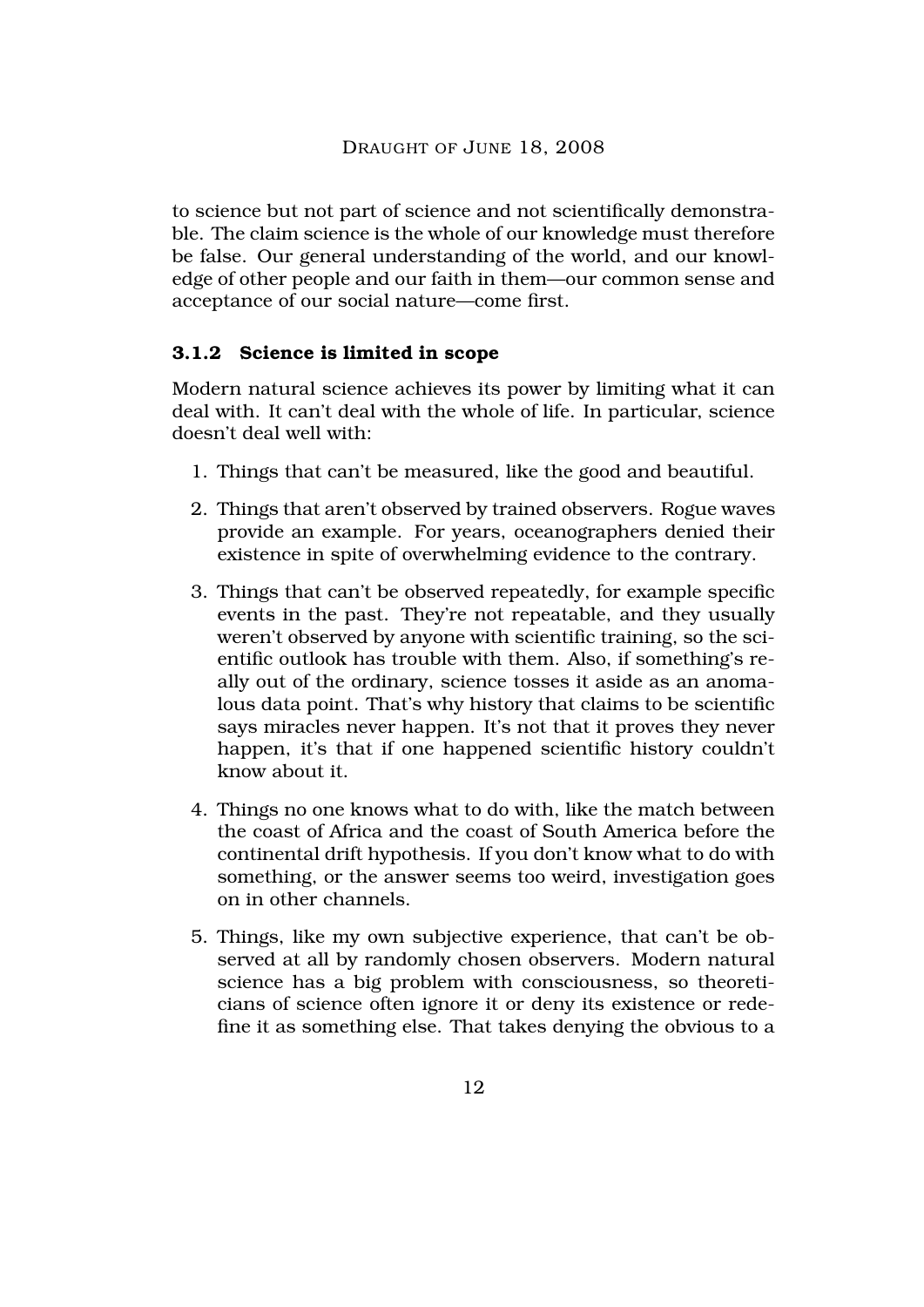whole new level. The movement that started with "cogito ergo sum" ends by denying consciousness.

The basic point, once again, is that science can only be a part of our knowledge. It is a specialized application of common sense and reason, but not the whole of those things.

# **3.2 Problems with liberalism**

The problems of scientism, which are the problems of trying to do too much with too little, reappear as problems of liberalism. The basic problem with liberalism is that you won't understand human life or deal with it sensibly if you try to rationalize it too much and leave out qualities and distinctions that can't be measured.

#### **3.2.1 Can't deal with complications**

For starters, you won't be able to deal with questions of what's good and bad. Good and bad are qualitative issues, so scientistic reasoning can't deal with them.

Liberal thinkers claim their approach lets 100 flowers bloom freely because it stands outside arguments as to the nature of the good. That's obviously false. The "good" is simply whatever it is that makes a goal worth pursuing. Nobody can stand outside arguments about what goals are worth pursuing. Life includes too many things that demand a decision. If government claims to be based simply on freedom and equality, and not on any definite conception of the good, then either the laws don't make sense or something is being hidden.

The reason liberals pretend they leave the question of the good unsettled is that equal freedom doesn't have the substantive content to deal with it. Free to do what? Equal in what respect? Liberalism can't answer such questions, so it ends up its own highest goal. Instead of freedom we get the cause of freedom as the supreme good. Freedom becomes freedom to be liberal. Political correctness is the "left wing" version of how that works in practice, while the Iraq war and global democracy are the "right-wing" version. Both are examples of the aggressive intolerance of liberalism.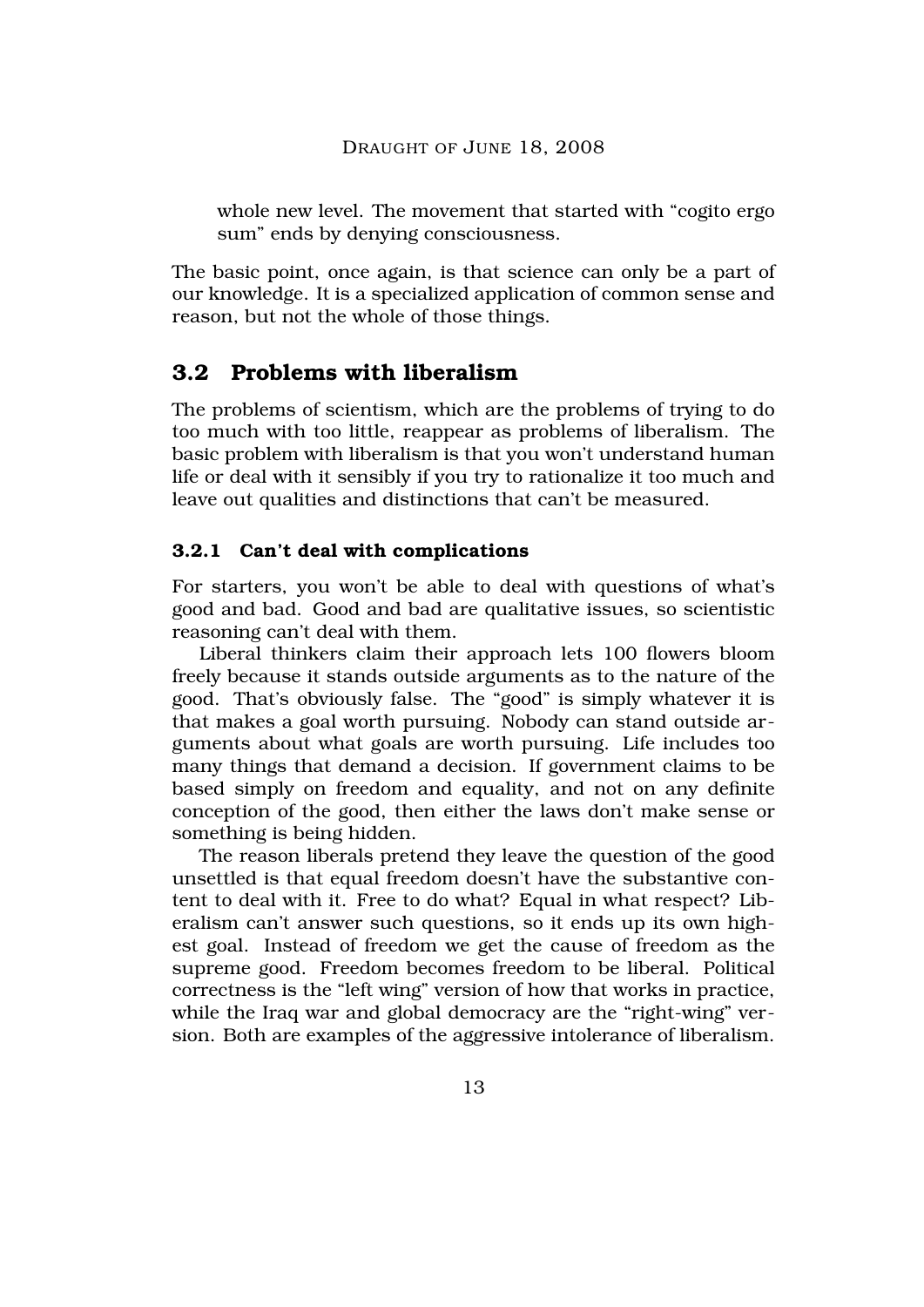#### **3.2.2 Forced simplicity**

Liberalism wants to say that freedom is freedom to do what you want. In order to say that it has to abolish conflict, because otherwise my freedom will conflict with your freedom and there won't be any way to settle the dispute because all desires are equally desires and therefore equally authoritative. Such a strategy makes anything anybody does that affects other people a problem. As a result:

- 1. Human goals must be limited to those that either don't affect other people or can be fully integrated into a universal rational system of production, distribution and control. The model for all freedom becomes Burger King's "have it your way"—the ability to choose completely arbitrarily among preset goods the system finds equally easy to provide: careers, consumer goods, and private indulgences. All other goals are ruled out of order, because they can't be managed and might complicate things or cause disputes.
- 2. With that in mind, all human conduct, attitudes and relationships have to be supervised and controlled. Otherwise the wrong sort of goals will creep in. As we've noted, all social arrangements that can't be supervised, controlled, and made irrelevant to everyone but the isolated individual, which are based on goals that neglect the cause of freedom, have got to go. Otherwise you will have centers of social power, like traditional religion, the family, and actual community, that will be illiberal and inevitably violate freedom and equality.

Modern insistence on absolute rigor in reasoning led to equal freedom as the ultimate goal of social life. Dropping the question of the good seemed a way to avoid insoluble problems.

Equal freedom is not up to the job. It leads to a demanding, intolerant, oppressive, mindless, and inhuman fanaticism. People believe in it as the highest principle, and view anything else as irrational, oppressive and violent. If you're "extremist" or "divisive" liberals say that instead of "heretical" and "schismatic" but it means the same thing—you have to be destroyed before you plunge the whole world into hell.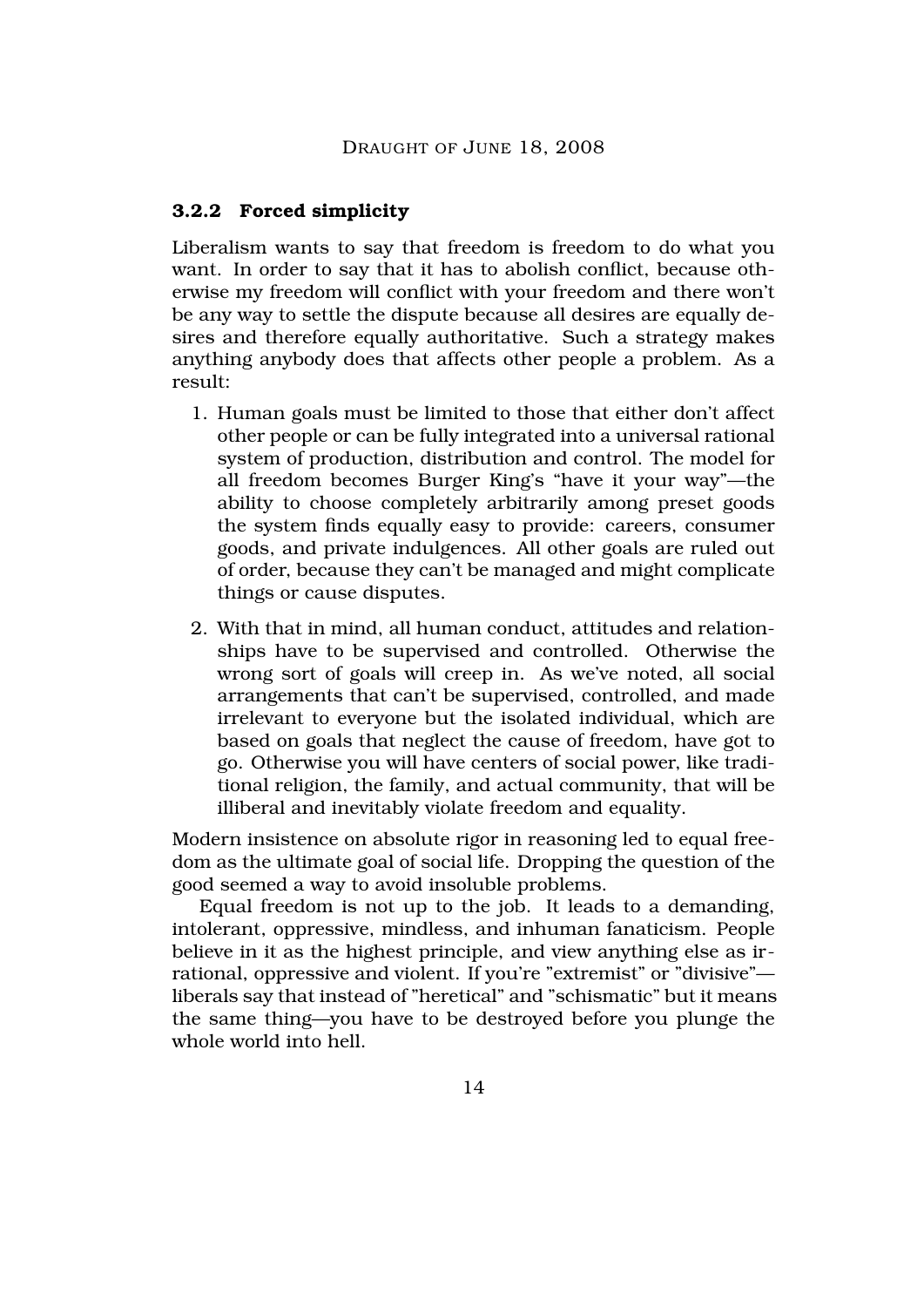Liberalism supposedly started out to put an end to religious oppression and violence but instead sets up a new and perverse theocracy that destroys what people actually want.

# **4 A new beginning**

What do we do about all this?

# **4.1 Critique of technological reason**

Obviously, we need a different and broader conception of reason. It's not Catholics but modern secularists who impose an irrational and oppressive dogmatism that enchains reason and crushes life. That's not just my idea. In his Regensburg address, the Pope said,

The intention ... is not one of retrenchment or negative criticism [of the achievements of modern thought], but of broadening our concept of reason and its application.... We [must] overcome the self-imposed limitation of reason to the empirically verifiable, and ... once more disclose its vast horizons.

We're never going to get anywhere with people who aren't already Catholic traditionalists unless we put modern secularist reason reason that accepts the self-imposed limitation the Pope mentions in question. We need to point to a source of knowledge other than modern natural science. Otherwise nothing we say will make sense to anyone.

# **4.2 Tradition and revelation**

How do we do that?

#### **4.2.1 Tradition**

One way is to point out the necessity of tradition for knowledge. Good sense and judgement are necessary for knowledge of the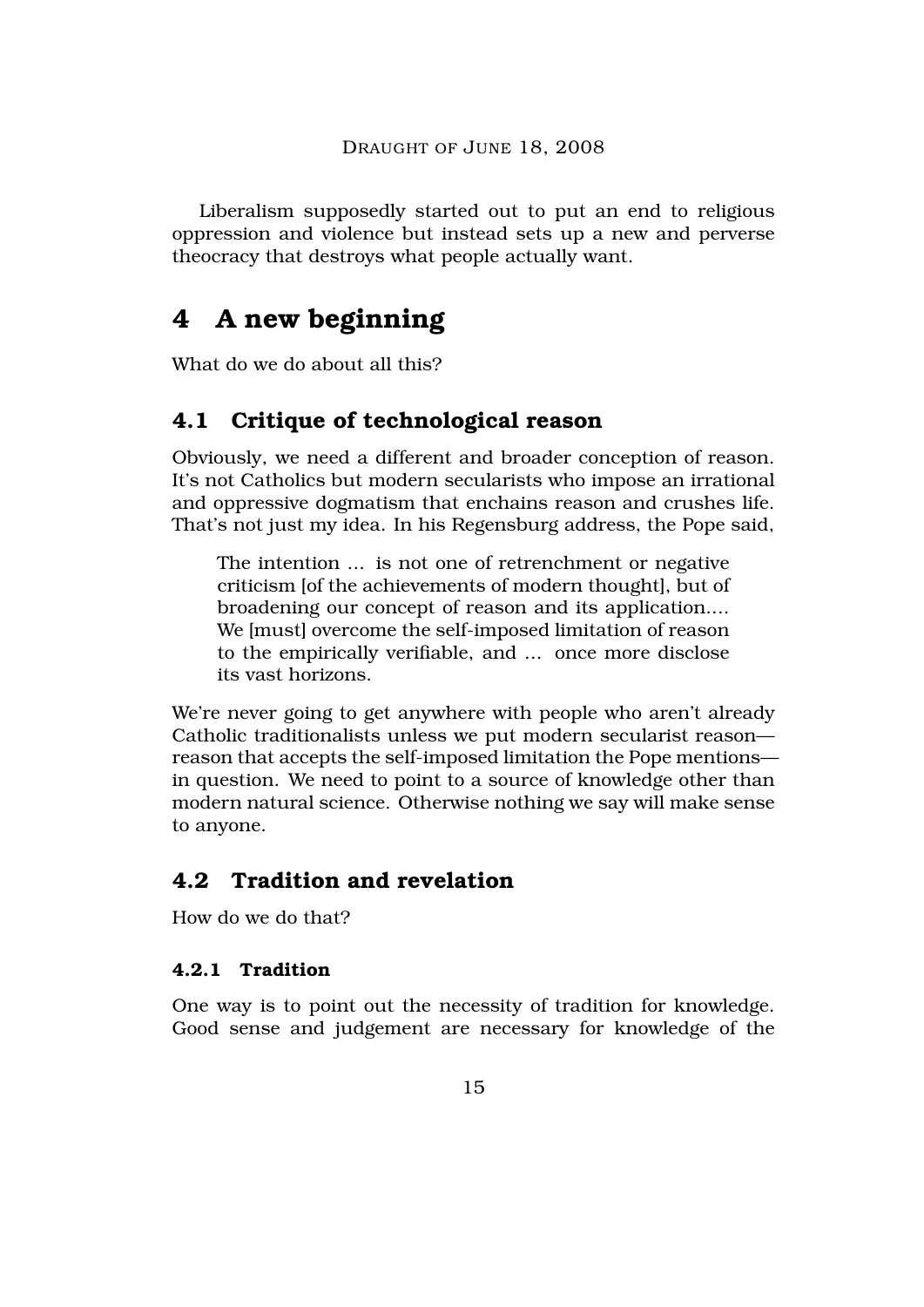world. They're necessary for science itself. Descartes thought he could take good sense for granted:

Good sense is, of all things among men, the most equally distributed: for every one thinks himself so abundantly provided with it, that those even who are the most difficult to satisfy in everything else, do not usually desire a larger measure of this quality than they already pos $sess.<sup>1</sup>$ 

It's a very amusing quotation. Descartes meant it literally though. He had to mean it literally, because otherwise his system of universal clear knowledge based on individual subjective experience couldn't work. Judgement and good sense can't be pinned down and defined, so unless Descartes can assume them away as an issue, by claiming everyone has as much as he needs, knowledge can't be made clear and rigorous in the way he wants.

In fact, of course, they are subtle, complex and hard to judge, and our need for them is all-pervasive. Some of us have more of them than others, and none of us has enough.

So where do we get them? The most important source is general experience—dealing with whatever life throws up and seeing what works, what doesn't, and what comes into focus. We can't know all our principles, and our reasoning can't always be made explicit. We need Pascal's "intuitive mind," which is the same as Newman's "illative sense," as well the "geometrical mind" Descartes recognized.

Since the world is subtle and complicated, and since none of us knows everything, we also need social experience, or tradition. Reason depends on tradition. Without tradition judgement and good sense disappear, and we cannot say what things are or what they mean. Science and liberalism themselves cannot function without it. There is a scientific and a liberal tradition.

So we have a source of knowledge that enables us to evaluate beliefs and actions to decide whether they're worth accepting and doing. That source is tradition. Everybody relies on it, so everybody must admit its authority.

<sup>&</sup>lt;sup>1</sup>Discourse on Method.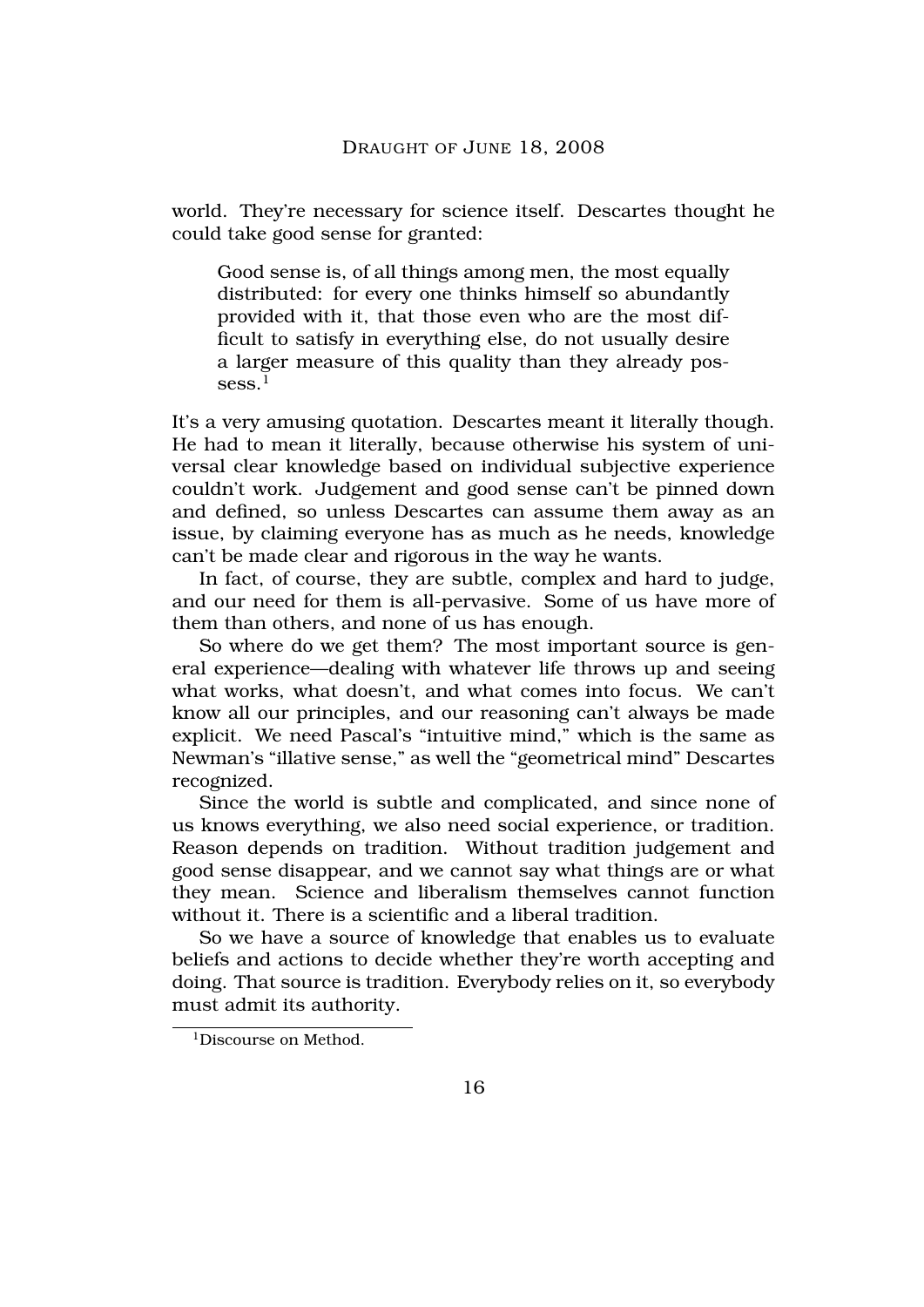#### **4.2.2 Revelation**

Which tradition, though? Presumably, one that makes sense on its own terms and isn't doomed to fall apart. Tradition by itself has certain problems. It can be wrong, but I don't think that's the real problem, since it's reasonable to suppose that if experience misleads you then more experience is the best thing to set you straight.

The more basic problem is that by itself tradition can't maintain its coherence and its ability to guide us reliably. The reason is that in and of itself tradition—the simple accumulation of experience and what various people have said and done—can't resolve all the issues it throws up. Look at where mainstream Protestantism, which relies solely on the accumulation of experience, discussion, and the decisions of particular men, has ended up. Look at where modern thought as a whole has ended up.

Tradition needs a principle of authority transcending tradition to resolve the issues it can't resolve on its own. Science has recourse to observation. That's fine for motions in space, but not everything is a motion in space. On other issues tradition needs an authority that transcends human capacities generally.<sup>2</sup>

Tradition must therefore rely on revelation. Without revelation tradition can't remain coherent, and coherent thought and reason, which depend on tradition, are impossible in the long run. Revelation, however, does not settle its own interpretation. It needs an interpretive method backed by authority that can be relied on to resolve basic issues. It needs, in fact, something that functions like a universal church with an organ of infallibility. In short, it needs a pope.

If no pope is available we can no longer rely on tradition, since we know in advance it won't be able to resolve the basic issues life will predictably throw up. We know it's going to fall apart—not develop in accordance with its own principles, but fall apart—so we can't rationally base our understanding of things on it. Since we can't believe in it, and since connected thought and belief depend on acceptance of tradition, we can't rationally believe in anything.

 $2$ Compare John Rawls's belief that free discussion doesn't lead to definite conclusions on basic issues.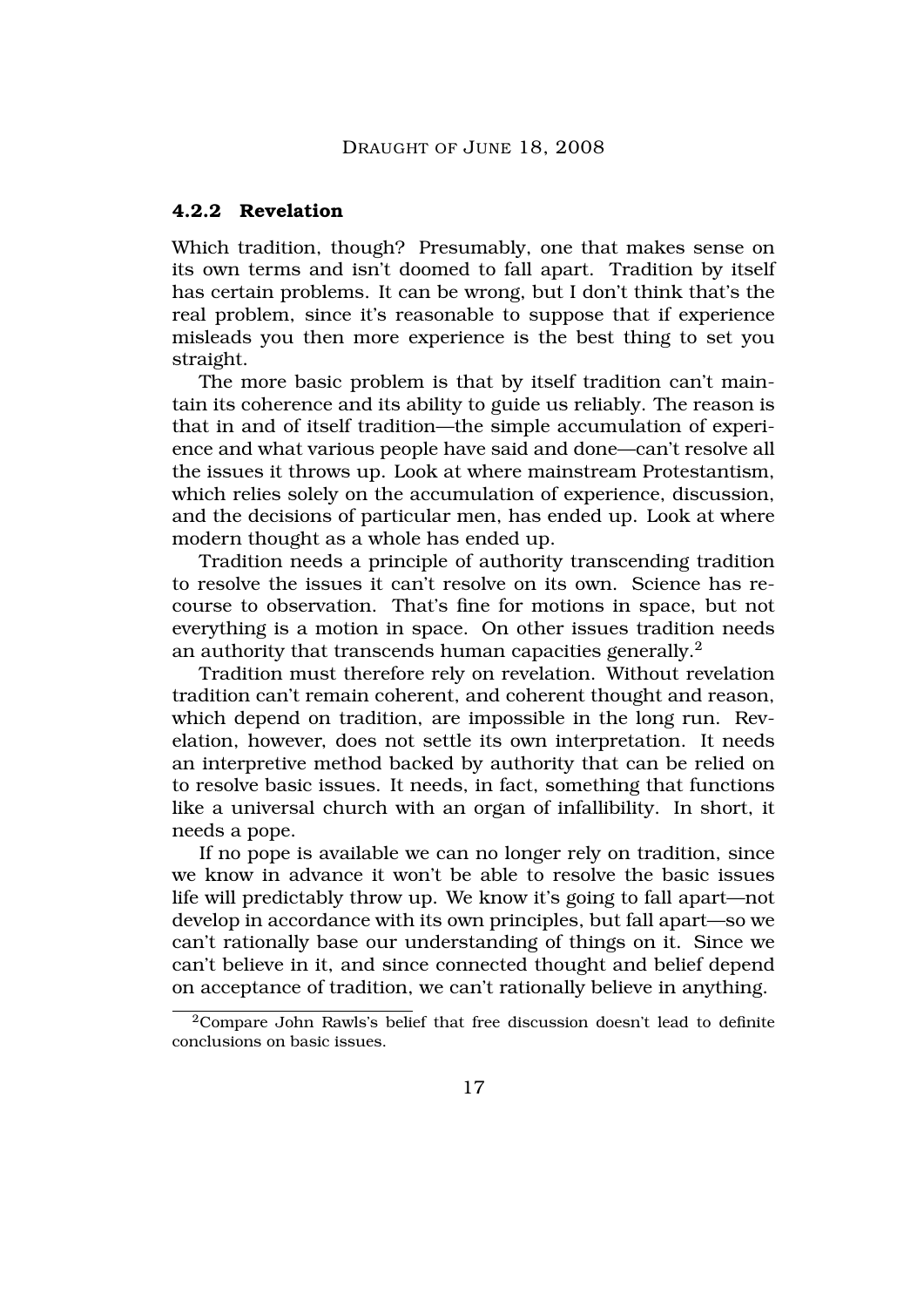In summary: without a coherent tradition worthy of rational belief, reason falls apart. Without some definite way to resolve questions that can't otherwise be resolved, no such tradition can exist. We can't get by without something very much like the Church. *Extra ecclesiam nulla salus* is, among other things, a statement of the necessity of an authoritative Church based on revelation to a life of reason.

# **5 Walking the walk**

The problems that have led us to our present situation are as basic as the definition of what's rational, what's real, and what's good. Modern thought leads to rejection of the *ens realissimus*, the most real being. That's pretty basic. Our response has to be equally basic.

# **5.1 Intellectual life**

We can't do without reason. We need it to understand what we do and believe. We also need it, as Peter said, to be "ready always to satisfy every one that asketh you a reason of that hope which is in you." (1 Peter 3:15) If God is *logos*, which I suppose means something like "reason," then we need reason to become close to God.

### **5.1.1 Weakness at the top**

We have to outdo the rationalists on their own ground, and show that our reason is more reasonable than theirs. Catholics and traditionalists need a clear intellectual understanding of their position so they can make plain to those who will listen the rationality of that position and the fideism and obscurantism of the opposing views now established. They have to expose the clay feet of modernity and show how to do better.

That's not a hopeless task. Liberal modernity is strong, but it has fundamental weaknesses that mean it can't last. In this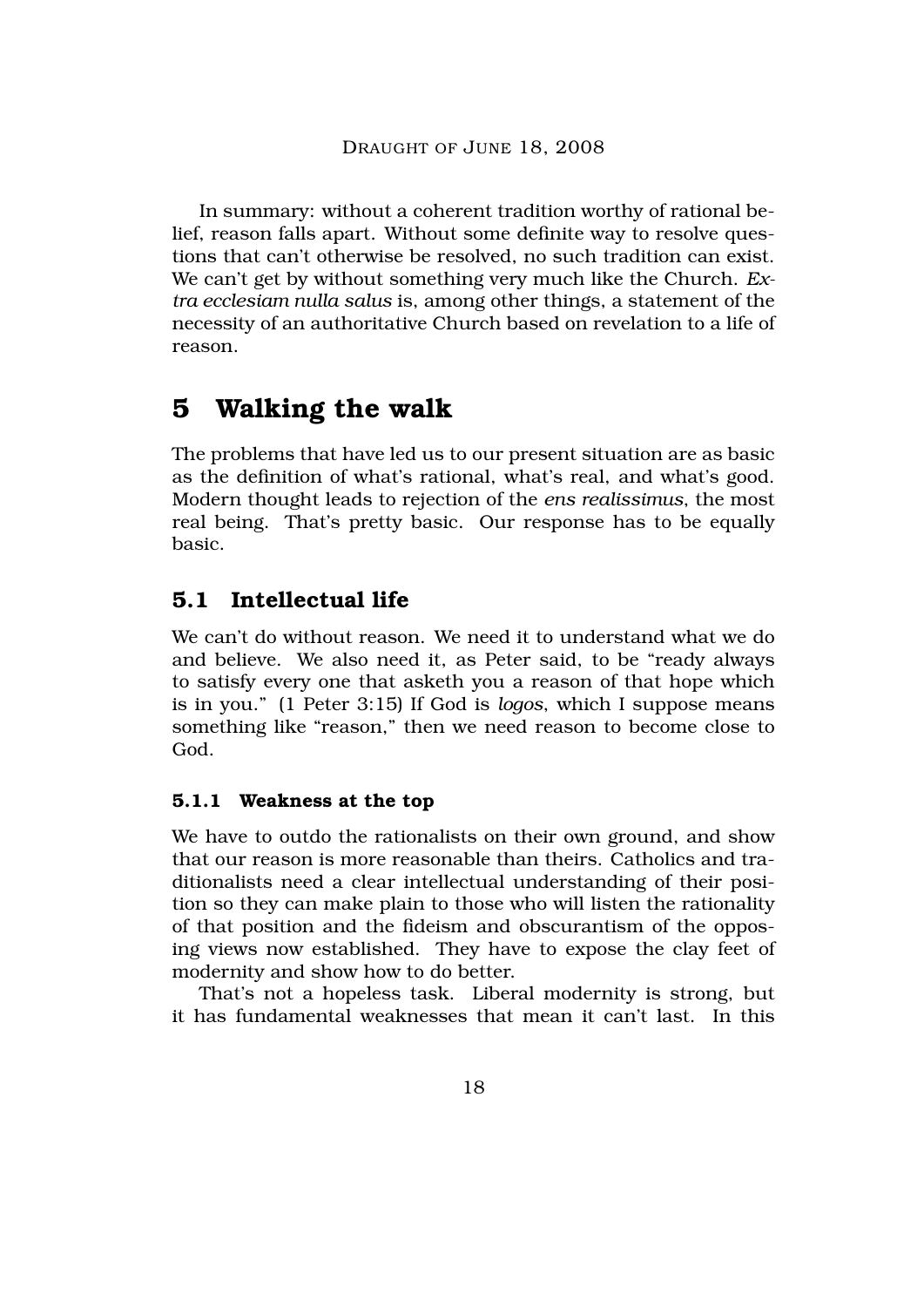talk we've discussed its irrationality, and many writers have explicated the contrasting rationality of Catholicism. We mostly have to assimilate those points and apply them to our own situation. Modernity can be beaten if fought at the level of its fundamental weaknesses. If we think of it as vulnerable we have a chance to be effective; if we don't we're more likely to complain among ourselves and leave it at that.

As to our opponents, victory makes people stupid. That's especially true when the view that's won leaves out as much as scientism does. Scientism deprives judgement and good sense of their basis and therefore eventually their authority. The problem is not merely theoretical. The limited resources on which scientism can draw mean that it must base decisions on default assumptions like equality. When judgement and good sense come into conflict with those assumptions they're abandoned. You can see the results in things like PC and "zero tolerance." No matter how stupid people think they are, they can't get rid of them. They're based on equality and can't be questioned. That should be a sign visible to everyone that something is very wrong in the way people are thinking about things.

Such signs can be multiplied. They include the coarseness of modern culture, the irrationalism of a great deal of academic thought, the narrowness of many apologists for modern science, the abusiveness of discussion relating to religion and traditional morality, and the growing censorship, which here in Europe is backed by fines and jail sentences. Those things wouldn't be happening if people had a grip on what's real and what makes sense. It's becoming ever more obvious that the way people think about things has gone off the rails.

#### **5.1.2 Our response**

So how can we put things back on track? Think, clarify, propagate, and agitate. Make reason an issue. People who reject religion or assimilate it to liberalism feel entitled to presume reason is on their side. Richard Dawkins and others want to call atheists "brights." The courts overthrow traditional understandings that are as basic as recognition of marriage as a relationship between a man and a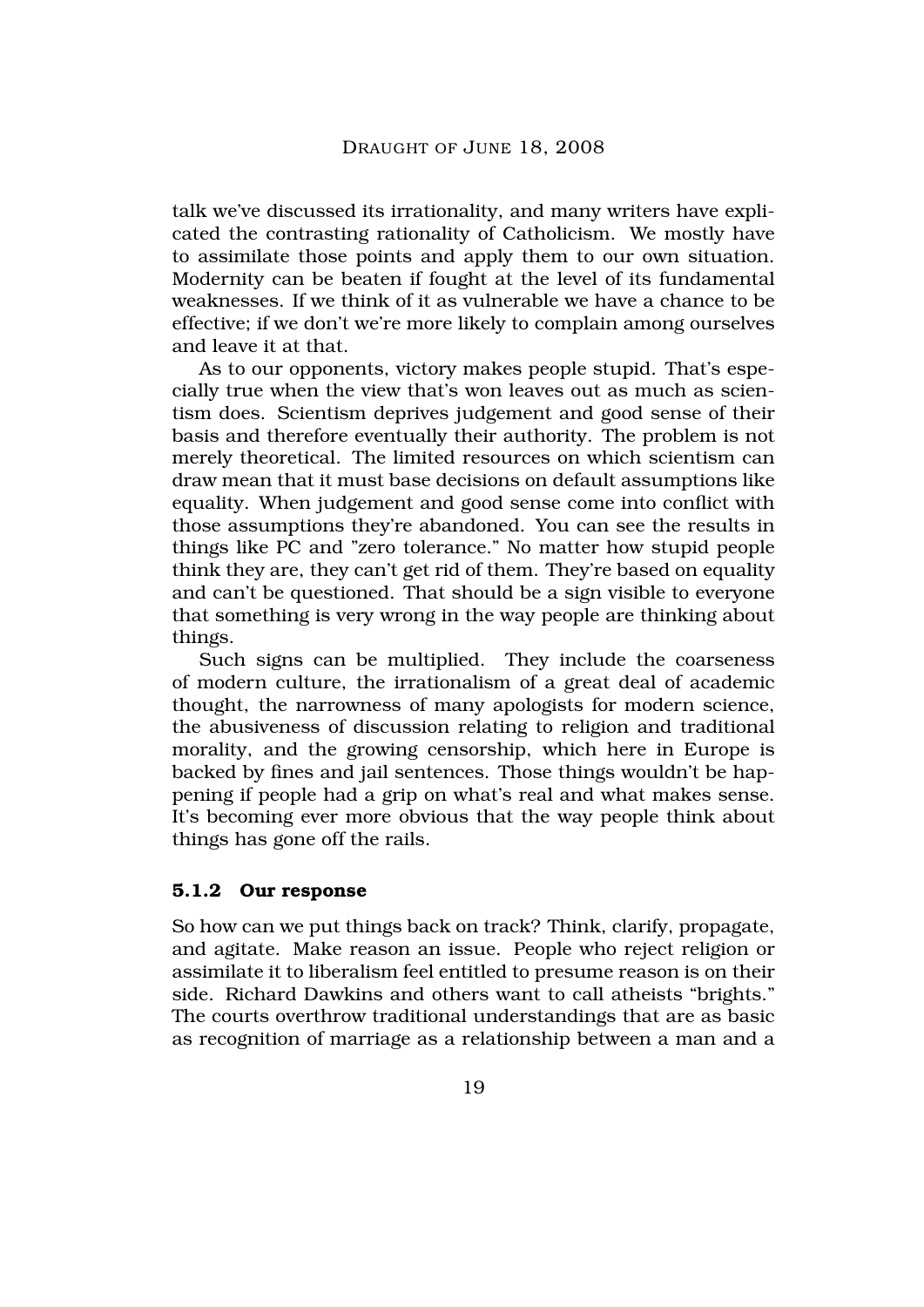woman because (they say) there is "no rational basis" for them.

It may be difficult to convert people who take such positions. But it should at least be brought to their attention that counterarguments exist, and if they want (as they say they want) their decisions to be based on reason they should make arguments for their views that take the counterarguments into account.

To put them to that task, we first have to convert ourselves more thoroughly to a superior view of reason, and then insist on that view in every possible setting. Natural law and reason are Catholic but not only Catholic, and we should learn how to present them to others. In learning how to speak to others we question our own habits and assumptions, which are often implicitly liberal and modernist, and so convert ourselves and solidify our faith. On that we have the Pope's leadership, and we should take advantage of it.

### **5.2 Beauty**

Another important point is the need for beauty. We need to present something that modernity as such can't know anything about. Technological modernity knows nothing of beauty. That's an important weak point.

Beauty attracts and sustains. It knits the world together by connecting it to something above physical fact. It joins thought and feeling, sense and sensibility, the physical, social, and spiritual. It gives us an immediate perception of the presence of something transcendent in the world around us. As such, it is an image of the Incarnation.

Catholics have more right than anyone to that perception and image. When they have it, and their faith becomes beautiful, it becomes visibly what it is. When Catholics lack a sense of beauty their faith can seem less an absorbing way of life that discloses the reality of things than a matter of rules and team spirit, one pursuit or faction among others.

You can't force beauty. You can recognize it, understand its value, and act on it. You can notice it, attend to it, and take it seriously. You can also adopt a view of reason—of reality and how we grasp reality—that gives it the importance it deserves.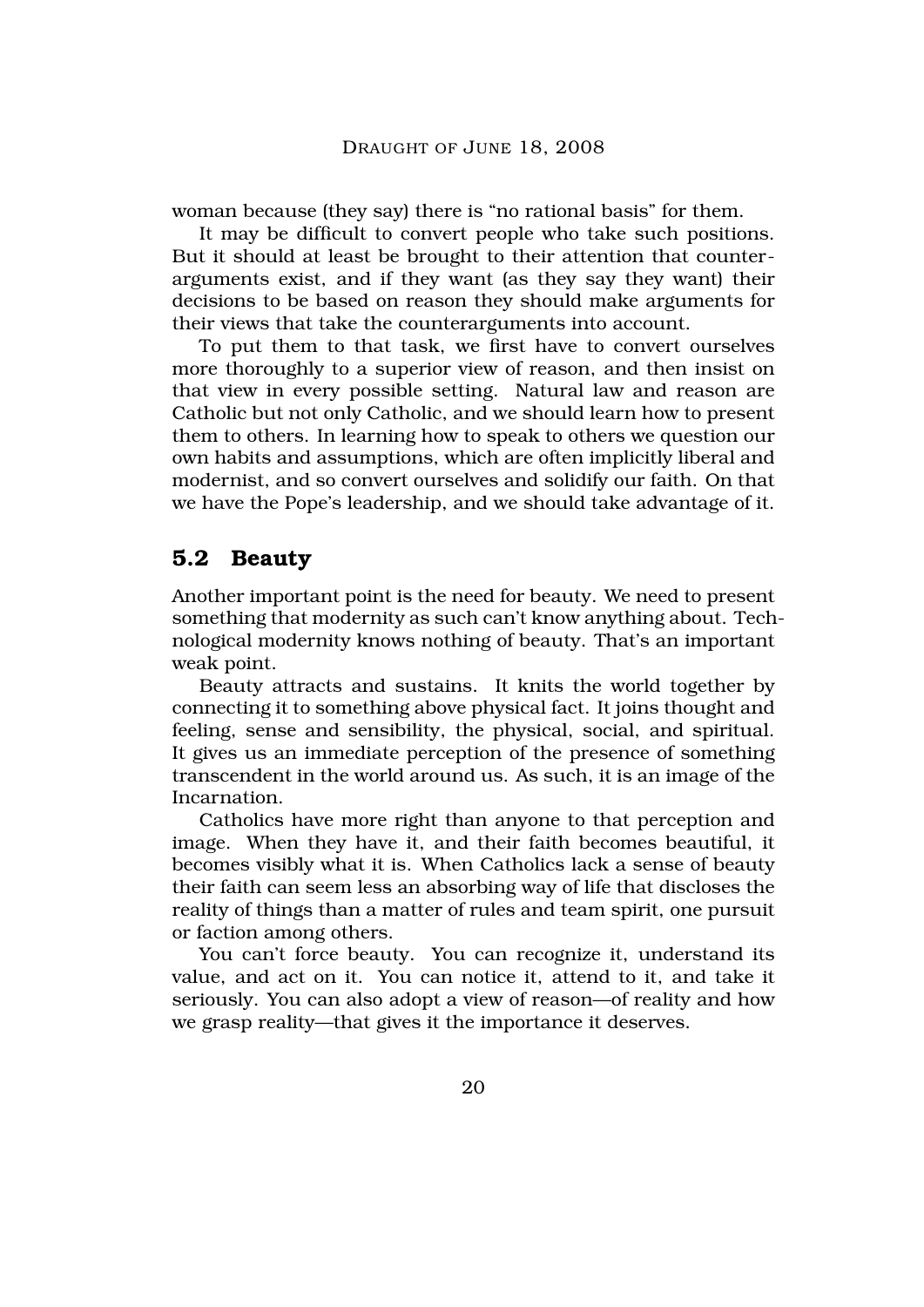On the scientistic view, beauty is just a matter of taste or preference. Pushpin $^3$  is as good as poetry. To say beauty is in the eye of the beholder, and so refuse to take it seriously, demonstrates just such a view of reality.

On a larger view that recognizes the importance of qualitative issues and what can't be measured or even articulated, beauty reveals how things are. It's not an add-on. It reveals an additional dimension to the world that is part of its true substance. Once again, we need to emphasize and make our own a broader view of reason, and use that view to turn the world around—our own world as well as that of others.

## **5.3 Personal life**

Philosophical arguments, general principles, and intellectual and aesthetic pursuits are necessary and good, but they won't save us, and they won't be effective with many people unless they become part of a concrete way of life that works. So in addition to all the intellectual battles, which are necessary to see things in the proper perspective, we must take advantage of the proper perspective to build a better way of life.

That starts with each of us. The reconstruction of Catholic order includes things as simple as trying to live rightly and well, and going to confession and trying again when we fall short. We build a Catholic revival by living like Catholics every way possible.

## **5.4 Catholic communities**

That attempt is not only individual. Our life as Catholics is essentially social. To be Catholic is to be part of the Church. In addition, our surroundings affect us, and sometimes they don't leave us alone. Little Greek boys used to grow up knowing Homer. I grew up knowing cigarette jingles, because that's what was around me. So in addition to trying to be Catholic ourselves, we have to

<sup>3</sup>See http://www.mail-archive.com/lace-chat@arachne.com/msg05679.html for an account of the game.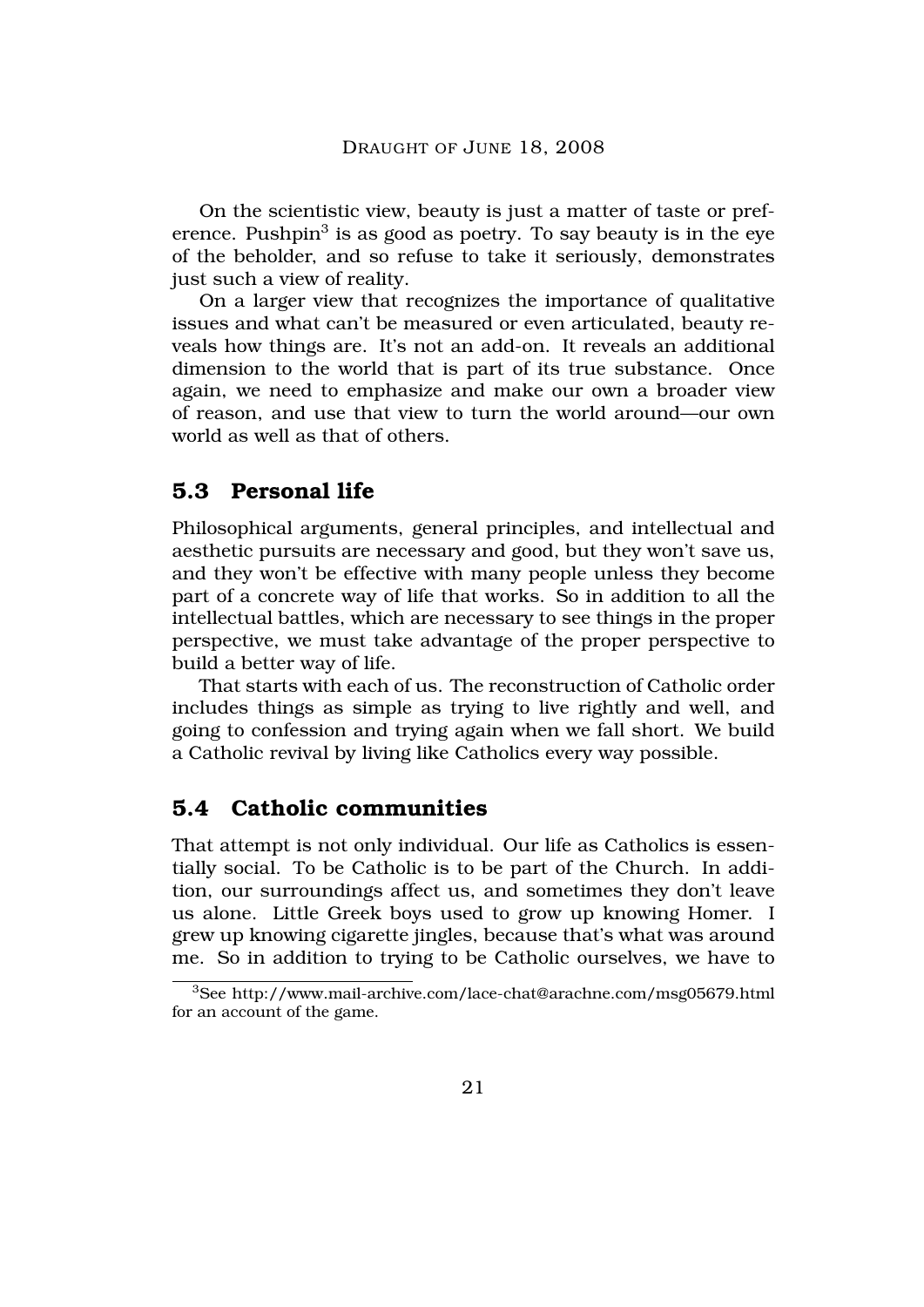build Catholic communities pervaded by Catholic sensibilities and understandings.

# **5.4.1 The imperialism of modernity**

That creates special problems today. The greatest strength of the current order—a strength that enables it to survive the most thorough debunking and maintain itself with minimal use of overt force is its ability to destroy all order other than that established by markets and bureaucracies.

- 1. The development of the social services state has radically undercut the function of local institutions and networks of mutual assistance  $4$
- 2. In particular, it has absorbed or at least thoroughly colonized education and the rearing of children, which are becoming ever more professionalized and socialized.
- 3. Its conception of human rights and nondiscrimination establishes a pervasive regulatory network that makes it all but impossible for institutions of any size to be anything but liberal.
- 4. Multiculturalism, together with "tolerance" and "inclusiveness" as ideologized absolutes, have rendered informal social standards nonfunctional.
- 5. More particularly, feminism and gay rights have deprived the family of specific purpose and structure. It no longer exists as a publicly-recognized institution.
- 6. What the state begins technology and commerce finish—or *vice versa.* Electronic entertainment, fast food, and the automobile replace family life. TV and the Internet make every point on earth equally present to every other point and so abolish privacy, particularity, and settled connections. And pop culture and advertising propagandize self-indulgence and consumerism as the highest goods.

<sup>4</sup>See Allan Carlson's writings.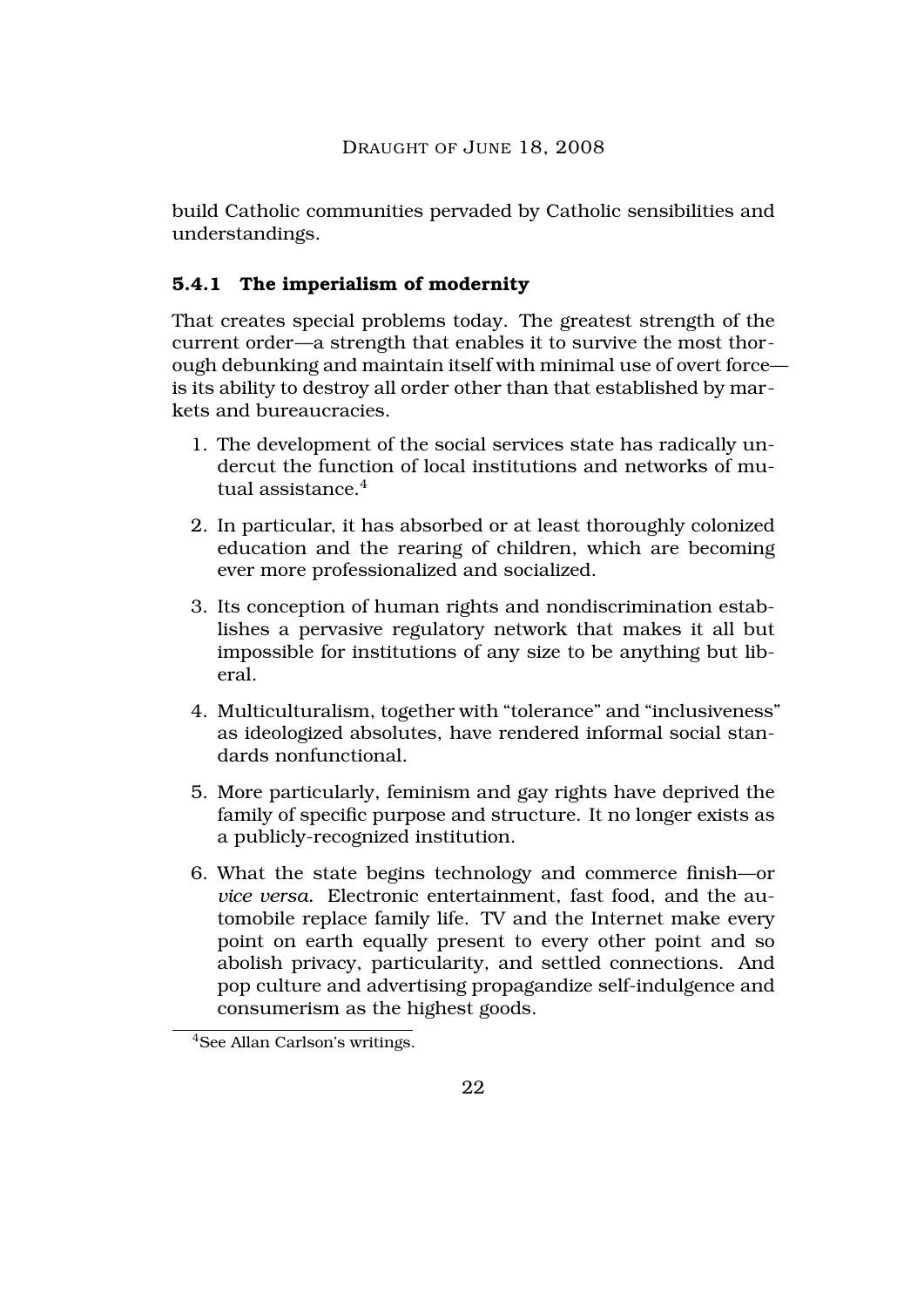#### **5.4.2 The need for defense**

The postwar dream of Catholicism as an active and respected participant in a secular public order seems ever more distant. Instead, Catholics seem to have a choice among assimilation, individualized religion, sectarianism, and world conquest.

World conquest can't be counted on. Sectarianism seems the least bad of the other possibilities. Assimilated or radically individualized Catholicism is nothing much, and something is better than nothing.

So it seems that in their community life Catholics are likely to have two major tasks in the decades to come

- 1. Establishing a separate Catholic social and moral order, with its own institutions and *mores* within an anti-Catholic and increasingly anti-human public order. Catholics used to have that; they need to have it again.
- 2. Minimizing the disadvantages of such a separate order, for example intellectual isolation and inability to speak to outsiders.

On both points, the decline and corruption of what passes for our public order is likely to be very helpful. In advanced liberal theory Catholic institutions and communities should not be allowed to exist at all—they can exist only by discriminating against what is not Catholic and advanced liberal theory demands inclusiveness but a corrupt and inefficient public order with a stated commitment to diversity is likely to leave some scope for their existence. And the siren song of secular intellectual and artistic life is likely to be somewhat muted in the years to come. Increasingly, secular life ain't much. Christianity triumphed when paganism could no longer sustain a superior intellectual life, and the Church Fathers were the greatest intellectuals. The same could happen again.

# **6 Politics**

Catholic life has to maintain its integrity, but it can't be completely separate. It must therefore be supported by practical efforts to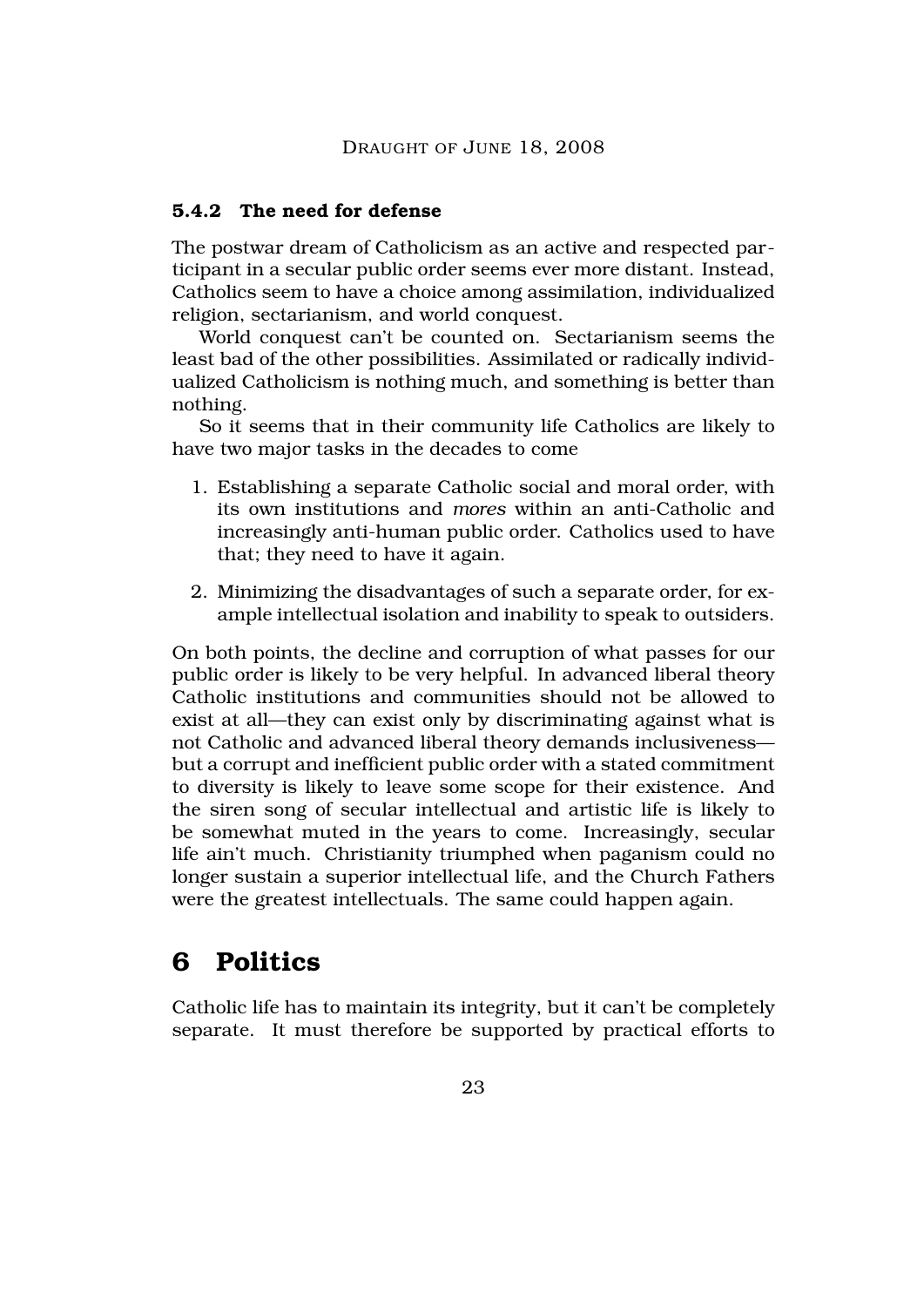change the orientation of politics and social life generally. That is our duty as Catholics and as citizens.

Liberalism is very rational in its way. It has its own logic that it's inclined to pursue without limit, because it has no place in the long run for informal restraints like common sense. That logic can lead to very strange and sometime frightening results. There have been serious proposals, for example, to treat teaching your children Christianity as child abuse.

Political involvement is therefore a necessity. Our political efforts should include

- 1. An attempt to change the principles on which public life is carried on, at least to the extent of making them less aggressively liberal.
- 2. Defense of centers of Catholic life, and so of the right of families and religious and community institutions to run their own affairs. The defense of homeschooling would be an example.
- 3. A defense of whatever traditional order is still present in social life generally. That would include life issues and the defense of marriage.

### **6.1 Proposing principles**

To change public principles, the most important single thing is to present an alternative clearly and forcefully. We must clarify our own thoughts, keep them clear, and then wake others up. Changing something as basic as a conception of reason does not come easy. If we preach the word in season and out of season, though, people will get used to hearing what we have to say even if it takes them a while to understand what it means. And if they do become aware of it, and the range of possibilities broadens, the discussion can truly change.

The Left has made a practice of attacking the established system at its weakest points. We need to do the same. The difficulty of silencing all discussion in modern society, and the stated preference for reason, present obvious opportunities. We live in a target-rich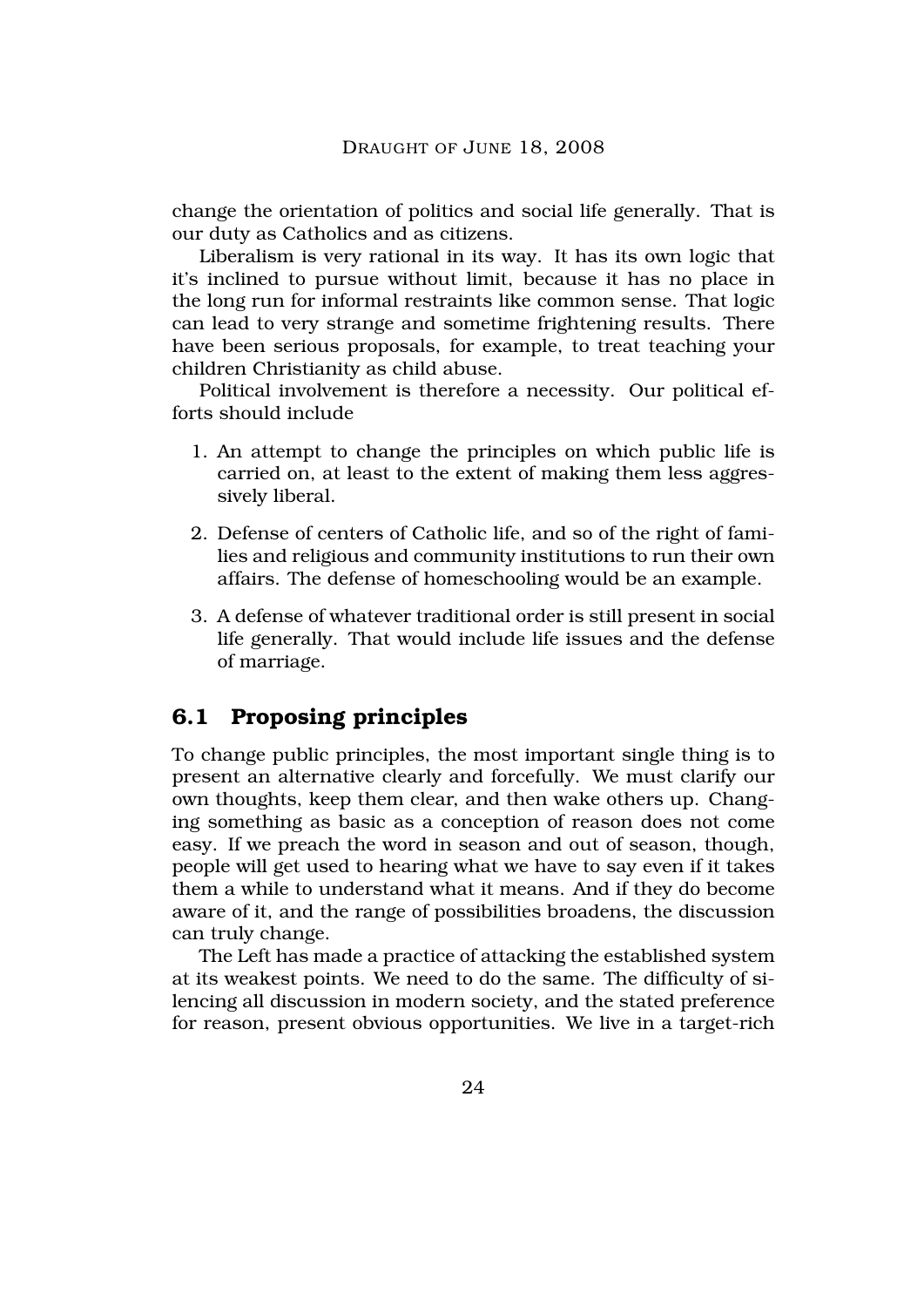environment with a thousand fora in which we can present views based on a version of reason at odds with the one established.

We can counter the Left's one-liners ("Freedom!" "Equality!" "Tolerance!" "Reason!") with comebacks of our own, backed by serious theories about man and the world. The should be a conscious effort among Catholics to organize for such debates and carry them on. There's no reason the Left should always be on the attack and individual Catholics should be left each to himself to fumble around for snappy responses to sophistry.

Why, we might ask, do we do anything at all? Because we feel like it, or to take part in a larger pattern? Such questions are always relevant and can be brought into every setting imaginable, for example:

- 1. What is education? Is it purely technological or does it connect us to a larger world of tradition and value?
- 2. If it's purely technological, just a matter of getting what you want as efficiently as possible, why all the indoctrination?
- 3. If it's about values, whose values? Liberal values are values too!
- 4. What is a marriage? Any domestic contract, or a natural arrangement with a necessary function that determines its characteristics? Why is it neutral to deprive the latter kind of arrangement of all social standing?

People try to shrug such questions off. You can tell when a question is a good one: nobody wants to listen to it. The key, I think, is to keep raising issues, until they can't be shrugged off and people start raising them on their own. The modern understanding of reason is insufficient for our needs. The basic point to push is that people should consider whether the answers that understanding gives us are adequate to how they actually experience life.

# **6.2 Localism and libertarianism**

As always, clarity and forthrightness in principle need to be combined with caution on practical issues. Not all grand principles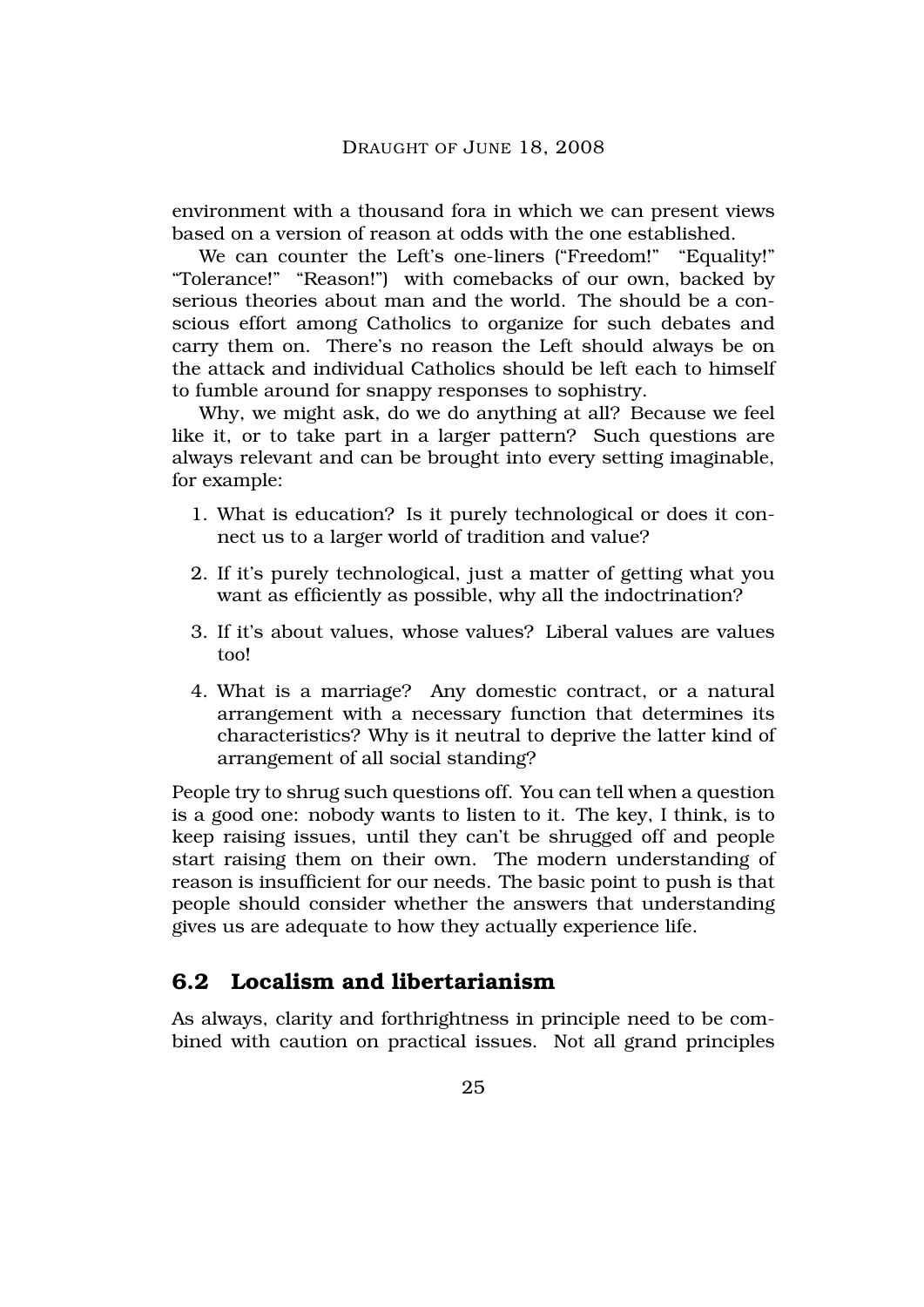can be put into effect directly and immediately. Practicalities and particular arrangements intervene. Also, you can't force general compliance with the good, beautiful and true. It's important to know what they are, but their presence in daily life has to grow up by itself to some degree.

In particular, defense of Catholic life requires defense of local life. Our general political stance should be decentralizing and distributist. Such concerns touch on an issue between European and American conservatism. The former grew up in a still comparatively rooted society in which the ideal of the confessional state was quite realistic. it has therefore been receptive to the idea of paternalistic government. Statements of the social teachings of the Church, as well as Church support for such institutions as the EU and UN, often seem to follow the Europeans on that point.

American conservatism grew up in an explicitly liberal public order devoted to liberty, prosperity, and security as the highest public goals. That has made American conservatives less receptive to the allure of big government. (American conservatives, or people calling themselves that, have sometimes been overly receptive to the allure of big business, but that's another story.)

It seems to me that the American view may be less complete in theory, to the extent it treats the highest goods as nonpolitical and therefore perhaps essentially private, but today it's more realistic in practice. For Catholics to favor comprehensive government involvement in social life under present circumstances is madness. Why should they want education and the care of children and the elderly to be run by government and based on the principles of present-day liberalism?

"Catholic libertarian" is no doubt an oxymoron in principle. As a matter of what institutions make sense now, though, it can't be altogether dismissed. As long as governments are run on their present principles, we should want their activities to be very narrowly restricted.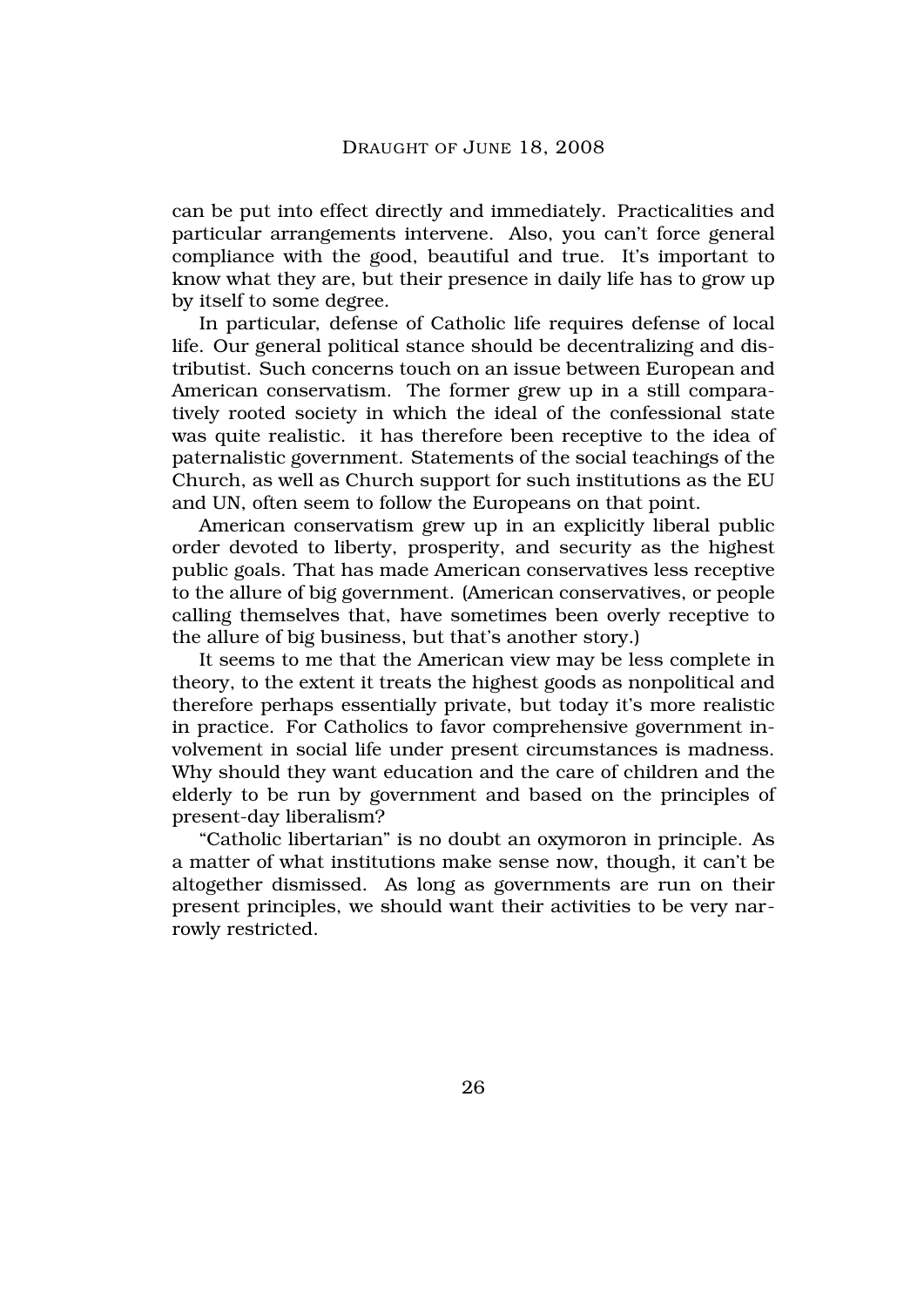#### **6.3 Reaching out**

Concrete political issues require flexibility. In politics alliances are necessary with people who think very differently. Catholic prolifers need the help of Baptist and secular prolifers. In theory an emphasis on reason and natural law should bridge the gap, but in practice there are always complications.

Also, if you want the world to listen to you, it helps to be a friend to the world who wishes it well. There is a practical advantage to putting things in a reformist and moderate-sounding way, to saying "let's make America what it should be" more often than "down with Americanism." It can be legitimate to do so. American society and the American way are simply the way Americans live together, and they're not altogether captured by predominant American rhetoric. The good, beautify and true are present in them to some extent otherwise they couldn't exist at all—and if evil is a deficiency, then those things are what is most real in them. We ought to be able to appeal to that. Catholicism didn't make the Greeks less Greek or the Romans less Roman. Why should it make Americans less American?

Obviously you have to be careful or you'll end up with the reverse approach, that the American way can make Catholicism better and more Catholic. Modern ways of thinking have a genius for invading, colonizing, and transforming other traditions. They spread like viruses. Similarly, the genius of America has been its ability to assimilate. That's been too much of the recent history of Catholicism and of the Church in America, and we have to guard against it. Still, the Church has usually been willing, when possible, to baptize local customs. Liberals have been able to sound moderate while steadily advancing their cause. Can traditionalists learn from them? It's a point we need to think about. There's no substitute for knowing what you're doing. It seems to me that if we are very clear on fundamentals we will be able to be flexible on presentation and political tactics.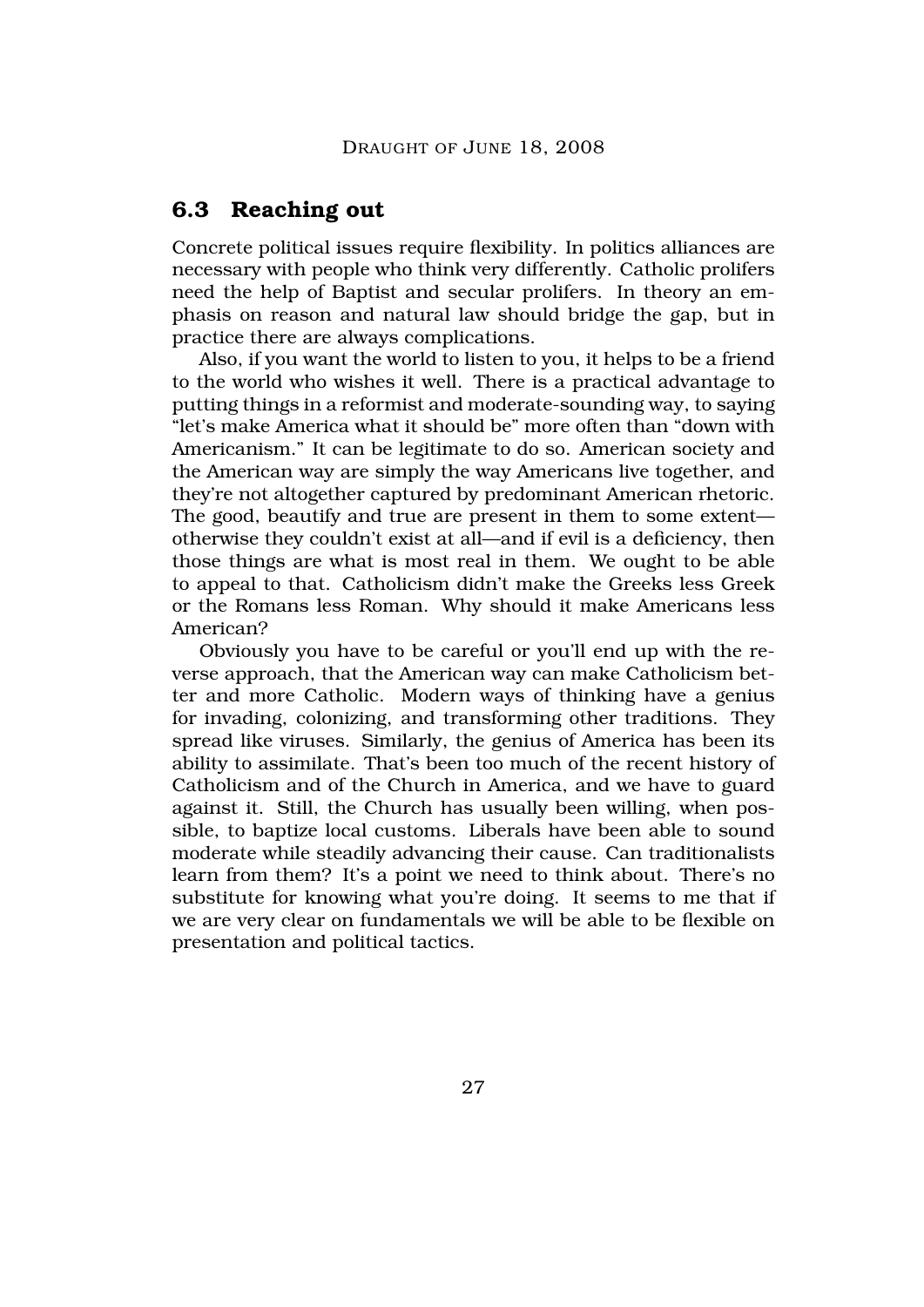# **7 Outlook**

Things look bad. That means, however, that there's lots of room on the upside. Even today, in the world of Obama, McCain, and MTV, we can work to clarify the situation and show the way to something better. Many of those here are doing just that.

Our advantage is that the truth will out. Liberalism seems allpowerful, but it leaves out too much so it can't last forever. Victory makes it increasingly corrupt. Liberalism makes individual selfinterest the ultimate reality, and leaves no basis for the sacrifices even ordinary honesty requires. For illustrations, look at news stories from Brussels.

In contrast, to live as a Catholic is also to live for others. The social calls to the social. That's true even for a hermit in the desert. Even on the purely natural level, people will notice if the way we live is better for its adherents and more helpful to others, and good things spread.

We should be able to do better than the liberals. It's hard to live happily or reasonably as one of them. Crude measures like surveys of reported happiness show as much. There are too many things the outlook can't deal with. The future belongs to people with children, for example, and liberalism doesn't fit well with family life. Liberals don't have children.

To put the issue in marketing terms, there's a big gap in the intellectual and lifestyle products now available. What's on offer is flashy and claims to solve all problems, but it doesn't really work. If established views don't clear the way for a good way of life, people will look for something better. If we live well ourselves, we will offer them what they need.

We can't expect fast results, but we have good reason to be confident in the ultimate outcome. It can seem like we're getting nowhere, but it's not possible to know that. Pour water into a bucket full of sand, and it looks like nothing is happening, and then the bucket overflows.

The Soviet Union looked like it was going to last forever, but didn't. The same may be true of liberalism. Basic issues can't be suppressed forever, and they can reassert themselves very quickly when the wind changes. The realization that the emperor has no